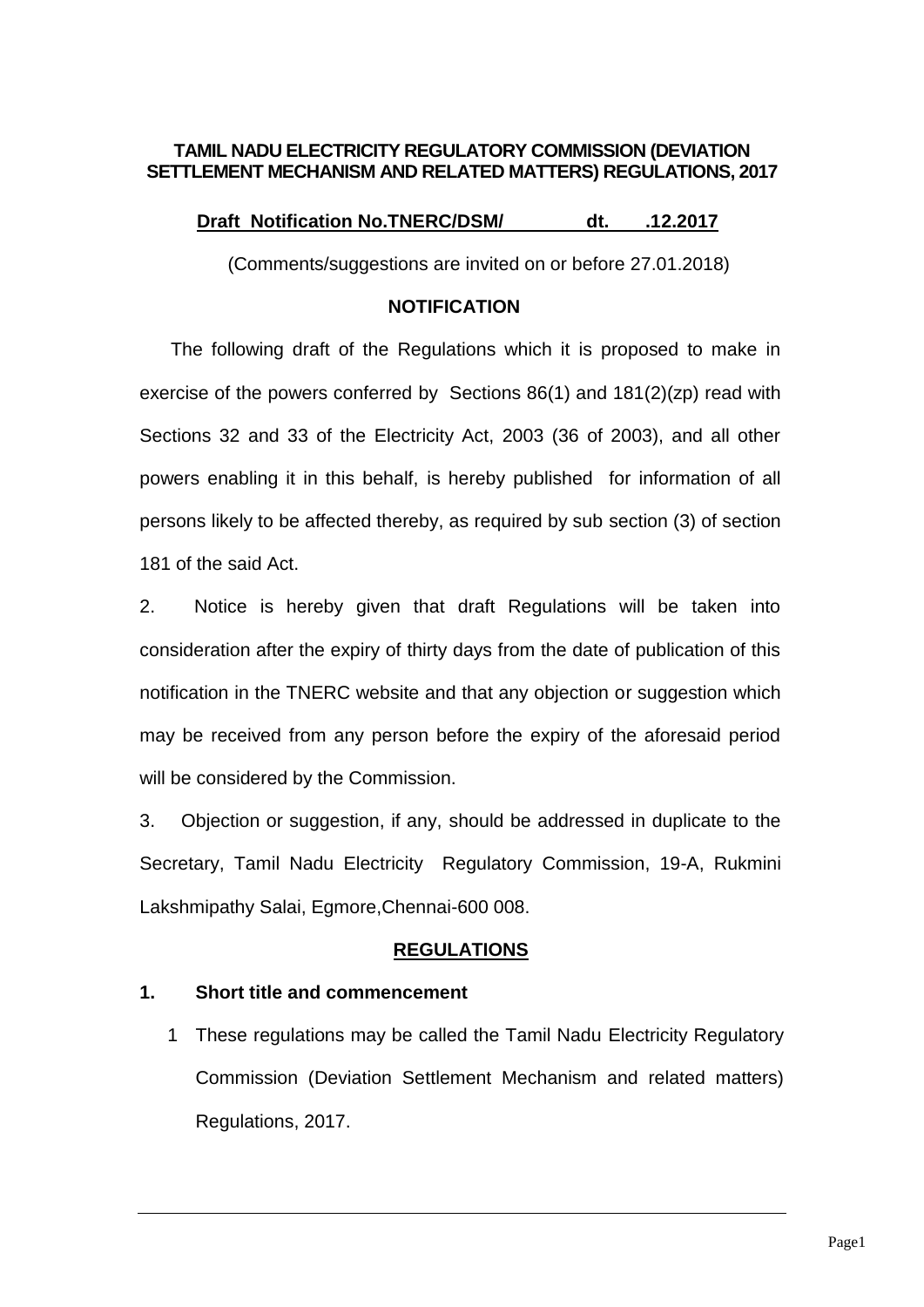2 These regulations except commercial arrangements, deviation charges and penalty shall come into force on the date of publication of these Regulations in the Tamil Nadu Government Gazette:

Provided that the Commercial Arrangements and the related provisions regarding Deviation Charges and penalty, shall come into force six months after the commencement of these Regulations.

## **2. Definitions and Interpretation**

- 1 In these Regulations, unless the context otherwise requires
	- **a. 'Act'** means the Electricity Act, 2003 (36 of 2003);
	- **b. 'Actual drawal'** in a time-block means electricity drawn by a buyer, measured by the interface meters;
	- **c. 'Actual injection'** in a time-block means electricity generated or supplied by the seller, measured by the Interface meters;
	- **d. 'Buyer'** means a person, including distribution licensee, purchasing electricity through a transaction scheduled in accordance with the regulations applicable for short-term open access, medium-term open access and long-term open access;
	- **e. 'Connectivity Regulations'** means the Tamil Nadu Electricity Regulatory Commission (Grid Connectivity and Intra-State Open Access) Regulations, 2014 as amended from time to time;
	- **f. 'Commission'** means the Tamil Nadu Electricity Regulatory Commission;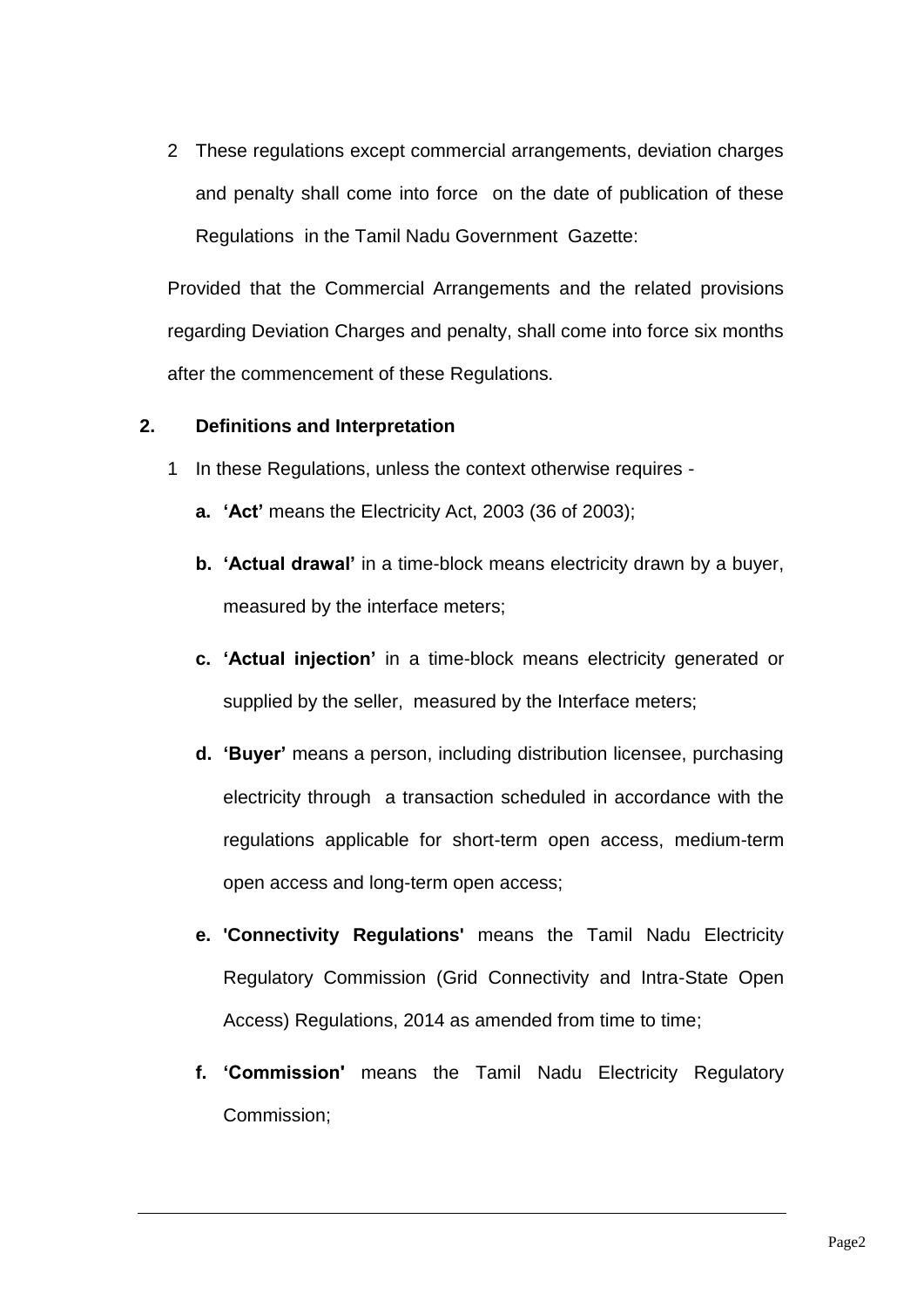- **g. 'Deviation'** in a time-block for a Seller means its total actual injection minus its total scheduled generation and for a Buyer means its total actual drawal minus its total scheduled drawal, and shall form part of the State Energy Accounts to be prepared by SLDC;
- **h. 'Deviation Settlement Mechanism'** shall mean and include the framework for Energy accounting, Deviation Accounting, Rules for pricing of Deviation(s) payable and receivable by State Entities and other design parameters as specified under regulation 7 of these Regulations;
- **i. 'Full Open Access Consumer'** shall mean Open Access Consumer connected to transmission system or distribution system but not having any contract demand with the distribution licensee within the State;
- **j. 'Gaming'** in relation to these Regulations, shall mean an intentional mis-declaration of declared capacity by any seller in order to make an undue commercial gain through Charge for Deviations;
- **k. 'Grid Code'** means the Grid Code specified by the Commission under clause (h) of sub-section (1) of section 86 of the Act;
- **l. 'Indian Electricity Grid Code' (or 'IEGC')** means the Grid Code specified by the Central Electricity Regulatory Commission under Section 79(1)(h) of the Act;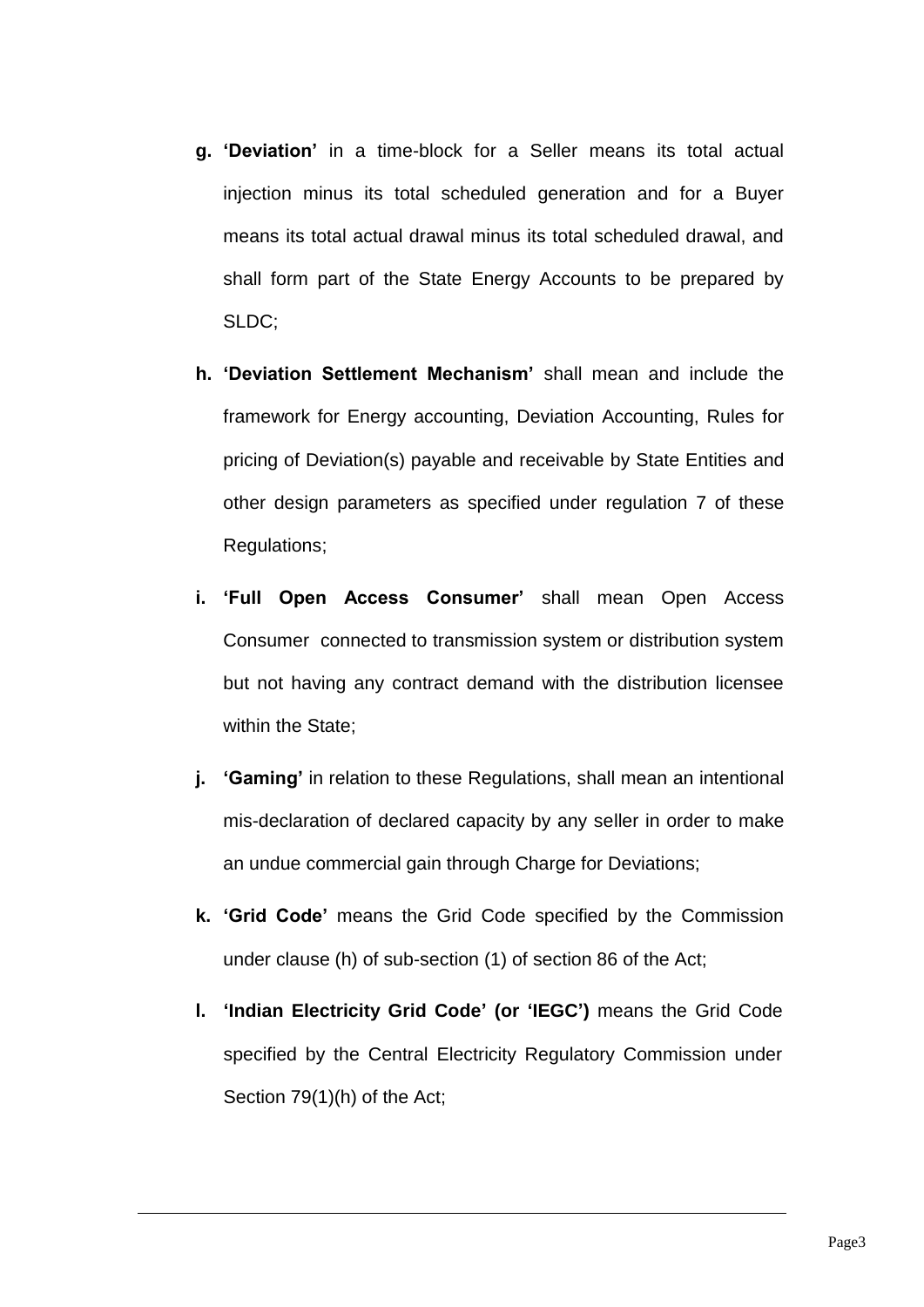- **m. 'Interface meters'** means interface meters as defined by the Central Electricity Authority under the Central Electricity Authority (Installation and Operation of Meters) Regulations, 2006, as amended from time to time;
- **n. 'Load Despatch Centre'** means National Load Despatch Centre, Regional Load Despatch Centre or State Load Despatch Centre(SLDC), as the case may be, responsible for coordinating scheduling of the Buyers and the Sellers in accordance with the provisions of Grid Code;
- **o.** '**Open Access Regulations'** means the Tamil Nadu Electricity Regulatory Commission (Grid Connectivity and Intra-State Open Access) Regulations, 2014 as amended from time to time;
- **p. 'Partial open access consumer'** shall mean Open Access Consumer connected to transmission system or distribution system and having part of his contract demand with the distribution licensee within the state;
- **q. 'Scheduled Generation'** at any time or for a time block or any period means schedule of generation in MW or MWh ex-*bu*s given by the Load Despatch Centre;
- **r. 'Scheduled Drawal'** at any time or for a time block or any period means schedule of despatch in MW or MWh ex-bus given by the Load Despatch Centre;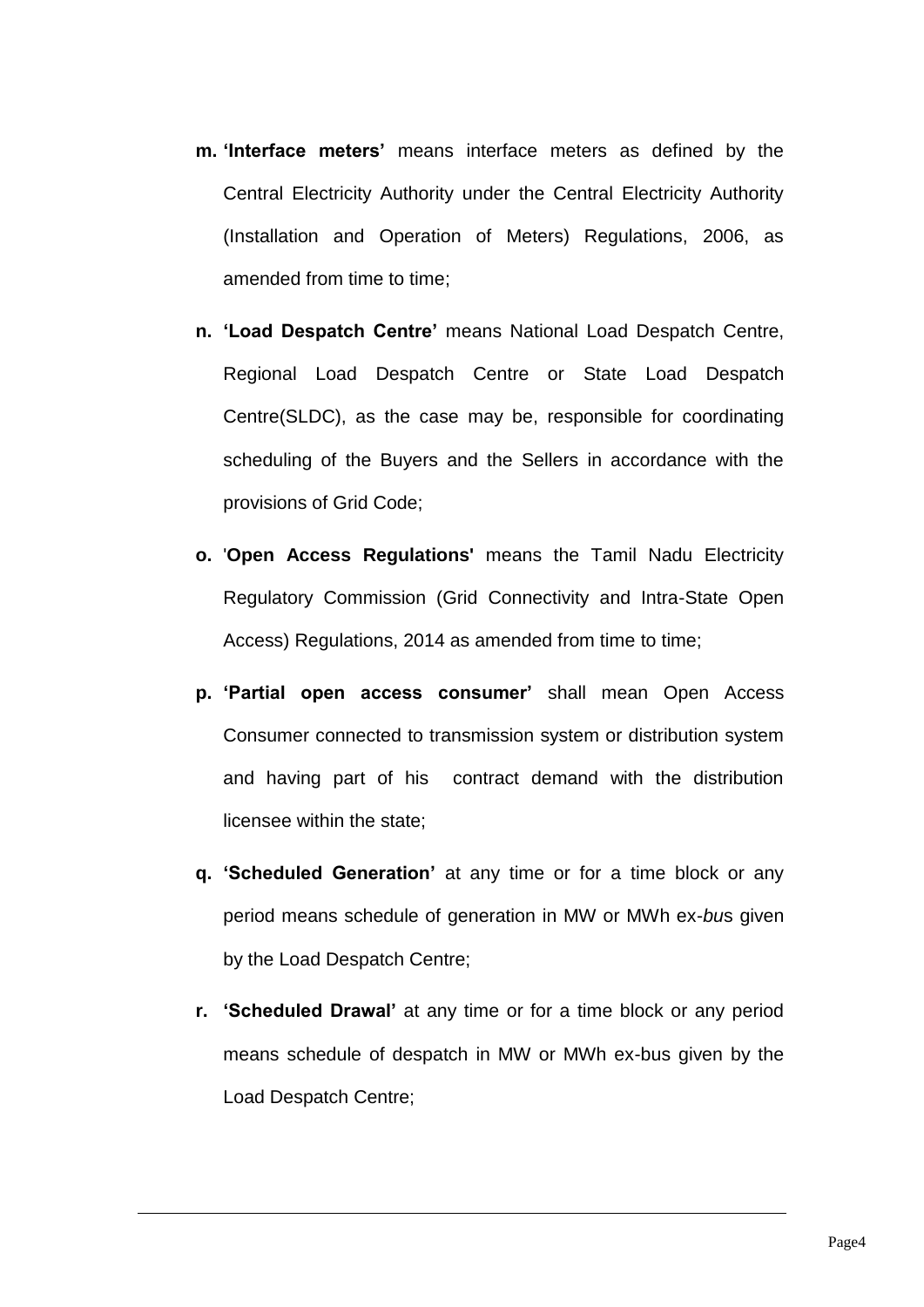- **s. 'Seller'** means a person, including a generating station, supplying electricity through a transaction scheduled in accordance with the regulations applicable for short-term open access, medium-term open access and long-term open access;
- **t. 'State Deviation Pool Account'** means the State Account maintained by the State Load Despatch Centre for receipts and payments on account of deviations by buyers and sellers;
- **u. 'State Entity'** means such person who is in the SLDC control area and whose metering and energy accounting is done at the State level;
- **v.** '**Time-Block'** means a time block of 15 minutes or any such shorter duration as may be notified by the Commission, for which specified electrical parameters and quantities are recorded by special energy meter, with first time block starting at 00.00 hrs;
- 2 Save as aforesaid and unless repugnant to the context or the subjectmatter otherwise requires, words and expressions used in these Regulations and not defined, but defined in the Act, or the Grid Code or any other Regulations of this Commission shall have the meaning assigned to them respectively in the Act or the Grid Code or any other Regulation as the case may be.

#### **3. Objective**

The objective of these regulations is to maintain grid discipline and grid security as envisaged under the Grid Code through the commercial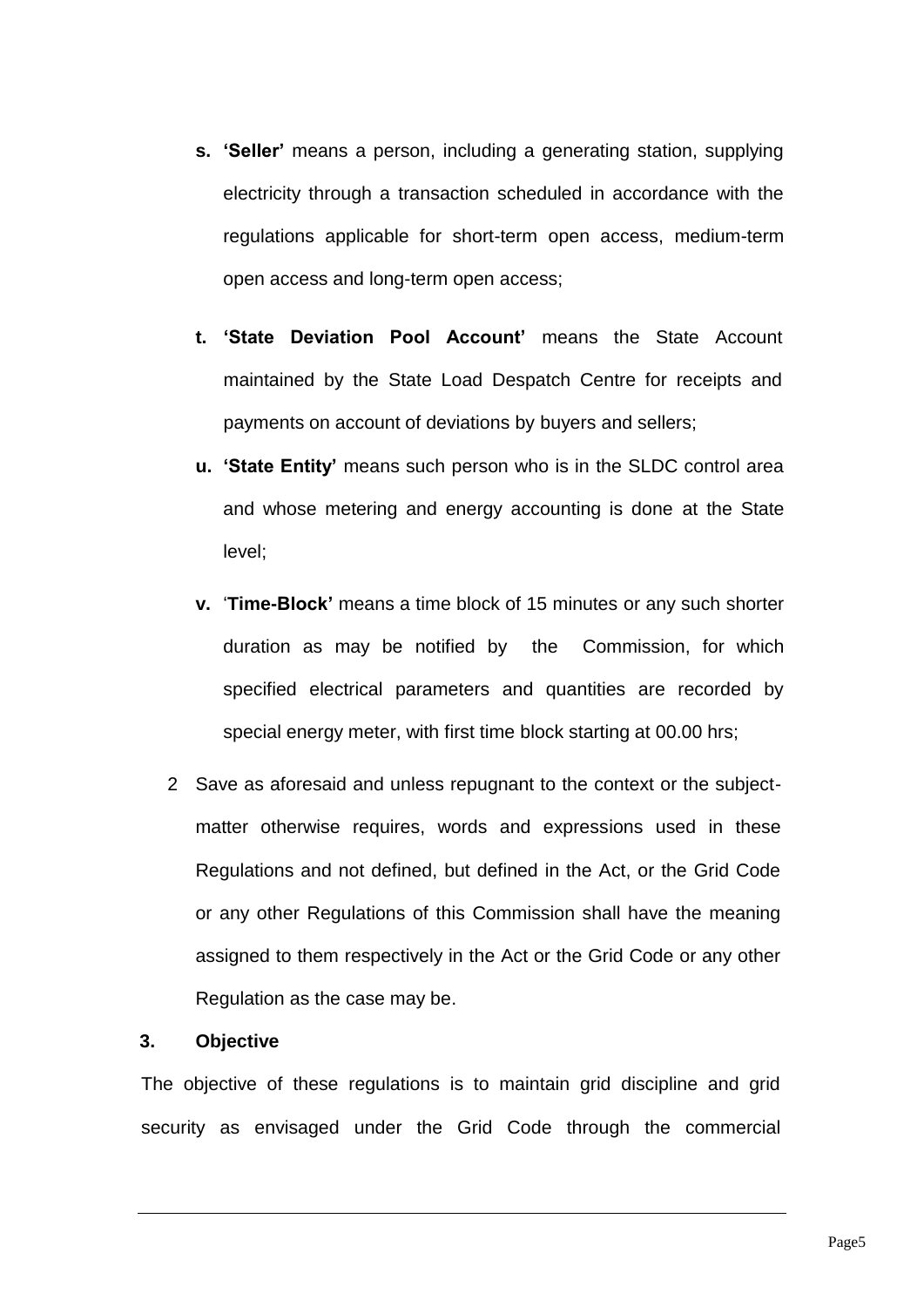mechanism for Deviation Settlement through drawal and injection of electricity by the users of the grid.

#### **4. Applicability**

These Regulations shall apply to the transactions of conveyance of electricity through short- term open access or medium-term open access or long-term open access using intra-State transmission system or distribution system of electricity (including inter-state wheeling of power), subject to following conditions:

(A) Deviation Settlement Mechanism under these Regulations shall be applicable for all Seller(s) including Open Access Generating Station(s), Generating stations of Distribution licensees but excluding Wind and Solar Generating Station(s) connected to Intra-state Transmission system or Distribution system.

Provided further that Forecasting, Scheduling and Deviation settlement related matters in respect of solar and wind generation shall be governed as per the provisions of "Tamil Nadu Electricity Regulatory Commission (Forecasting, Scheduling and Deviation Settlement and related matters for Solar and Wind Generation) Regulations, 2017" and its amendments thereof.

(B) Deviation Settlement Mechanism under these Regulations shall be applicable to Buyers, excluding full open access consumers, partial open access consumers connected to the Intra-State Transmission system or Distribution system.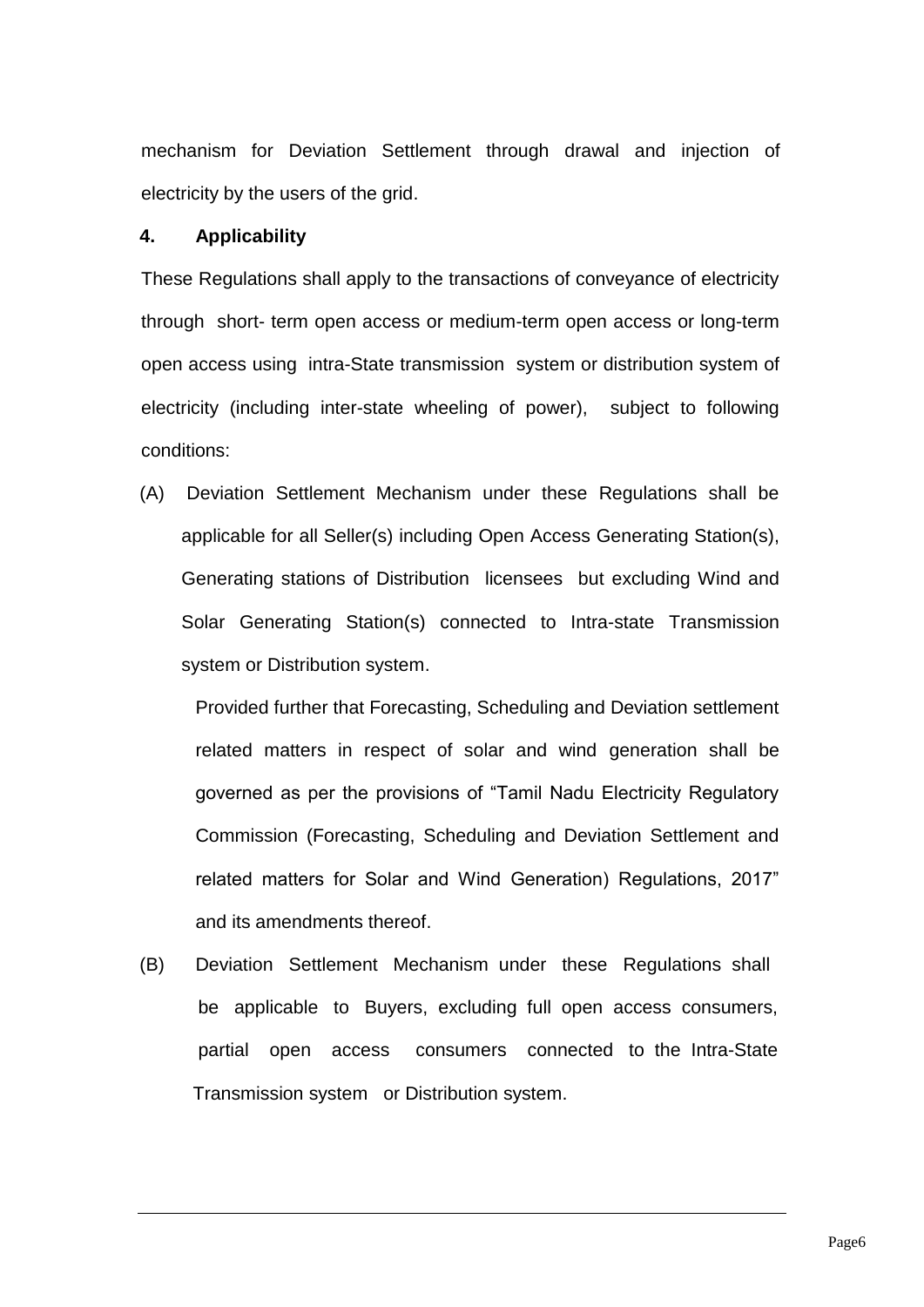Provided overdrawal by Full open access consumers shall be settled to the Distribution licensee at 125% of the energy charge applicable to that category as determined by the Commission in the retail tariff order of the Distribution licensee and any drawal during partial or full outage of the generator supplying power to the full open access consumer shall be settled at 125% of the applicable energy and demand charges as determined by the Commission in respect of the Distribution licensee.

Provided overdrawal by Partial open access consumers shall be settled as per the agreement governing the terms and conditions of supply entered into with the Distribution licensee in accordance to the provisions in the Supply, Distribution codes.

#### **5. Duties of State Load Despatch Centre and State entities**

- (1) The State Entities shall inform the SLDC of all contracts entered by them for exchange of energy.
- (2) State Entities shall operate their equipment and loads in a manner that is consistent with the provisions of the Indian Electricity Grid Code and the Tamil Nadu Electricity Grid Code.
- (3) State Entities shall enter into Connection Agreement/Open Access Agreement with the concerned transmission licensee, which shall specify the physical and operational requirements for a reliable operation and gain physical access and connection to the intra-State transmission system (InSTS) or enter into Connection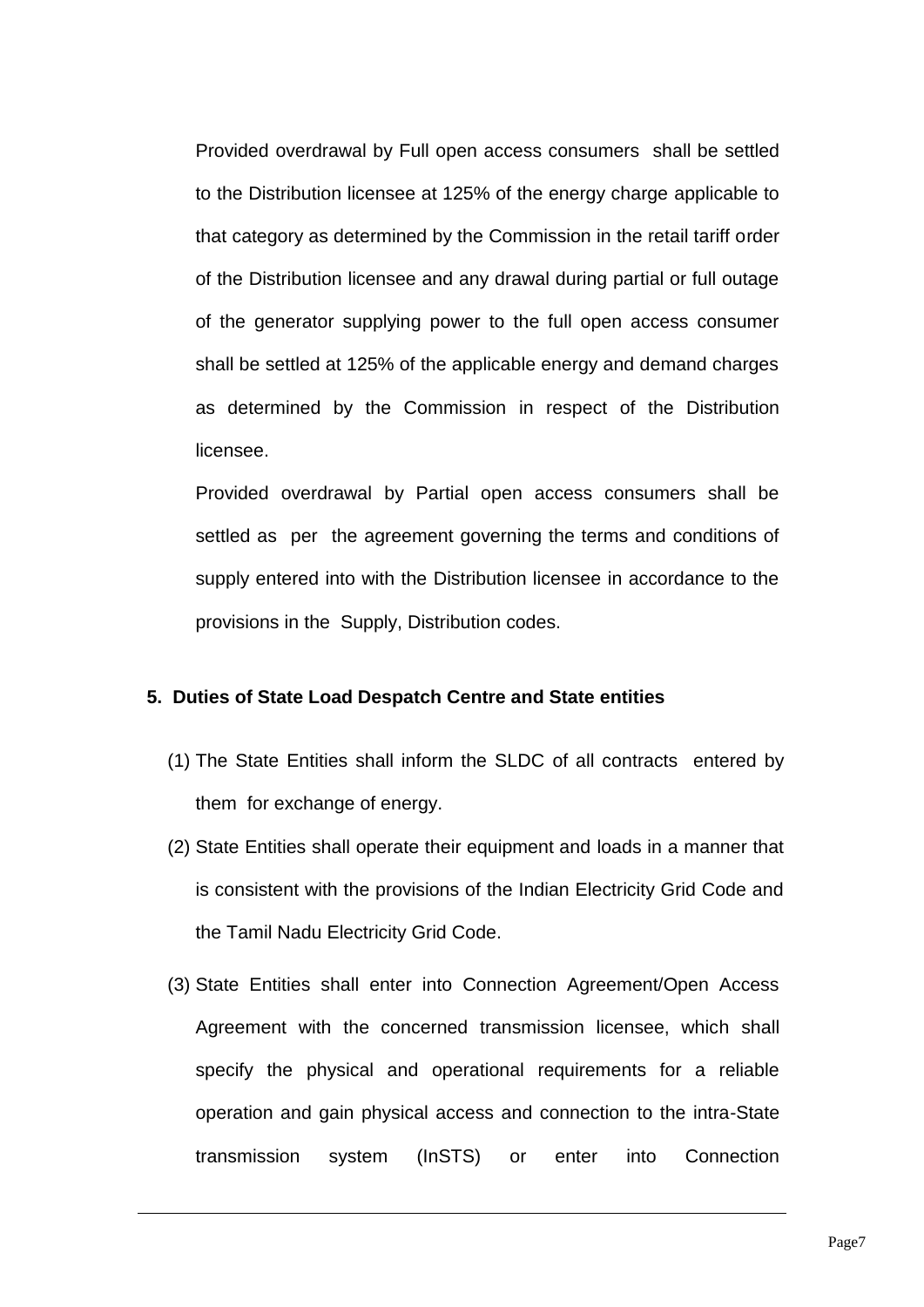Agreement/Open Access Agreement with concerned Distribution Licensee for use of distribution system, as the case may be in accordance with Tamil Nadu Electricity Regulatory Commission (Grid Connectivity and Intra-State Open Access) Regulations, 2014, as amended from time to time.

- (4) State Entities shall make necessary arrangements for putting up interface meters, capable of recording energy flows at 15-minute intervals, at the points of injection and drawal. The time synchronisation of metering system shall be through Global Positioning System with counter check from the State Energy Accounting Centre which is the SLDC.
- (5) SLDC shall take all decisions with regard to the despatching of stations after evaluating all possible network parameters, constraints, congestions in the transmission network and in the eventuality of any such network aberration, the instructions by the SLDC with regard to despatch and drawal shall be binding on all State Entities.
- (6) SLDC shall publish all such information as required for all other State Entities to be aware of the energy exchanges taking place within the State as well as exigency conditions, if any with regard to despatch of power.

#### **6. Energy accounting statements**

(1) The State Load Despatch Centre shall prepare the statement of accounting of energy in each time block for sellers and buyers on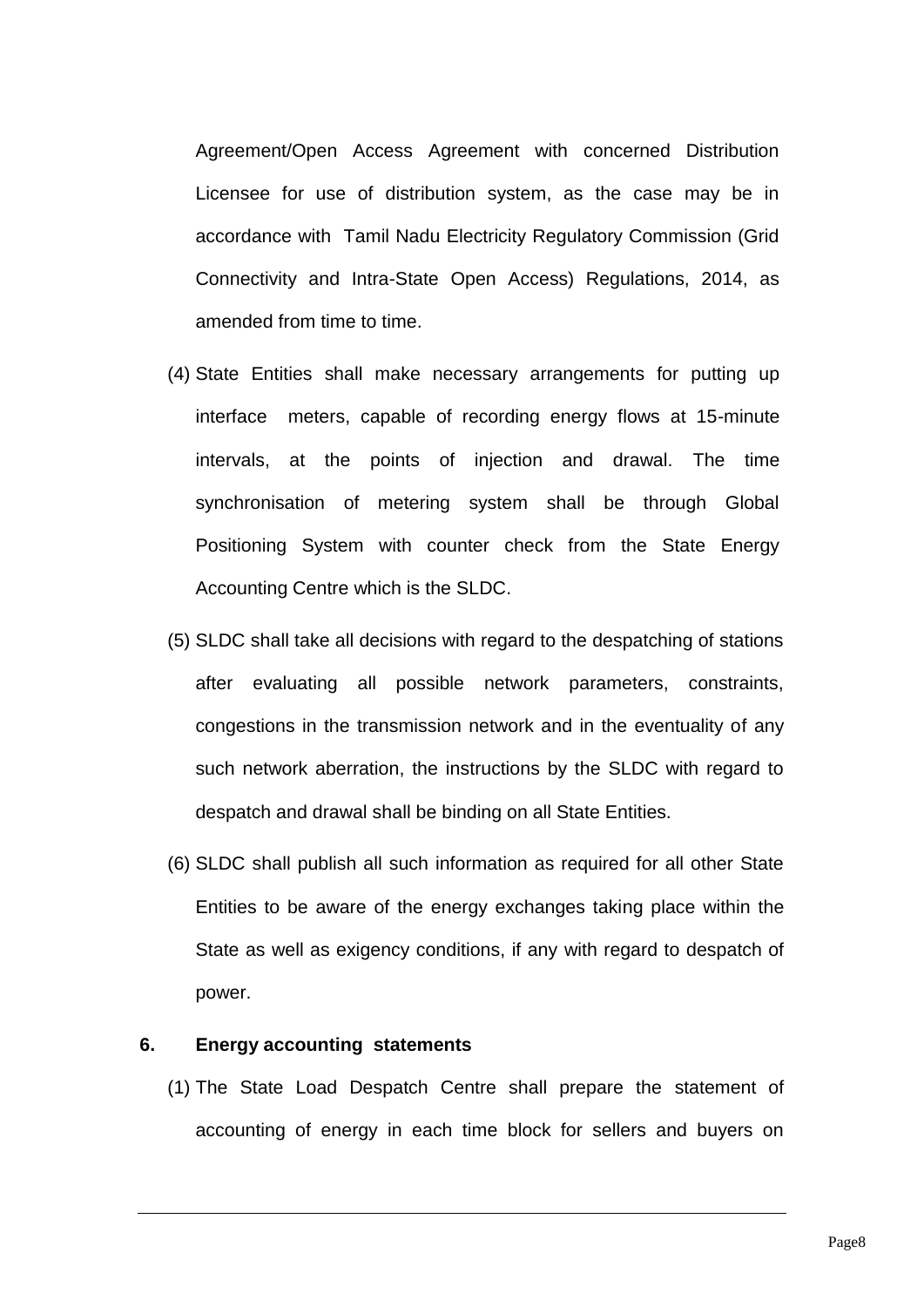monthly basis. Data required for billing of open access consumers shall be passed on to the billing centre of the distribution licensee by the SLDC. The billing centre of the distribution licensee shall be responsible for energy accounting, raising and settlement of bills with open access consumers. Payments of capacity and energy charges by the buyers to the sellers shall be as per the provisions in the respective power purchase agreements/agreements with respect to transactions through power exchange and through Short Term Open Access.

(2) The State Load Despatch Centre shall be responsible for preparation of weekly deviation charges statement to all pool participants and billing and collection of deviation charges from the pool participants in accordance with regulation 13 of these Regulations.

#### **7. Principles for operationalising Deviation Settlement Mechanism**

- (1) The framework for Deviation Settlement Mechanism shall cover the following key design parameters, viz. (a) Scheduling period (b) Operating range of frequency (c) Deviation (d) Settlement period (e) Measurement unit for State Deviation Pool Account(f) Deviation Pool Price Vector (g) Deviation Volume Limit (h) Premise for allocation of losses.
- **(A)Scheduling Period:** The scheduling period shall comprise of 96 time blocks, each of 15-minute duration starting from 00:00 hours (IST) ending with 24:00 hours (IST). The first time block of scheduling period shall commence from 00:00 hours (IST) to 00:15 hours (IST), second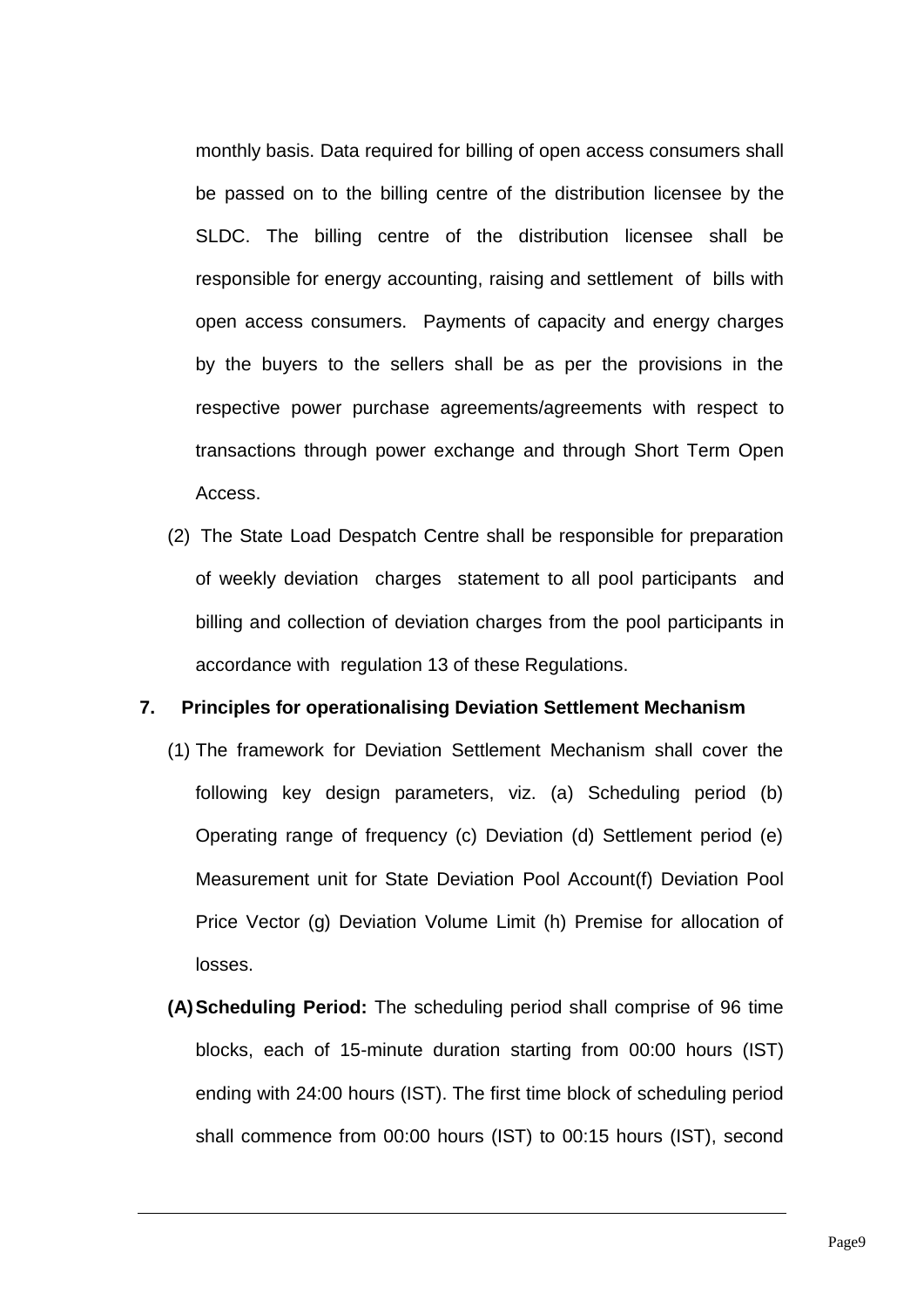time block of scheduling period shall commence from 00:15 hours (IST) to 00:30 hours (IST) and so on or such other period as the Commission may stipulate.

Based on the availability schedule forecasted by generating stations (Sellers) and load requirement forecasted by Buyers, the SLDC shall draw up the least cost despatch schedule on Day Ahead basis for the State Entities in accordance with the merit order principles approved by State Commission from time to time:

Provided that wheeling transactions of captive users and open access consumers shall be despatched as contracted subject only to transmission constraints and system emergency conditions.

- **(B)Operating Range for Frequency:** The normal operating range for average grid frequency for time block shall be in line with range stipulated under IEGC and Tamil Nadu Electricity Grid Code from time to time. No Deviation shall be allowed beyond the specified operating range of frequency band by the Commission from time to time.
- **(C)Deviation:** For the purposes of Deviation settlement amongst State Entities, the SLDC shall work out the Deviation for 'State Deviation Pool Accounts' comprising over-drawal/under-drawal and over-injection and under-injection for each State Entity corresponding to each Scheduling period. Charges for deviation shall be in accordance to regulation 10 and 11 of these regulations.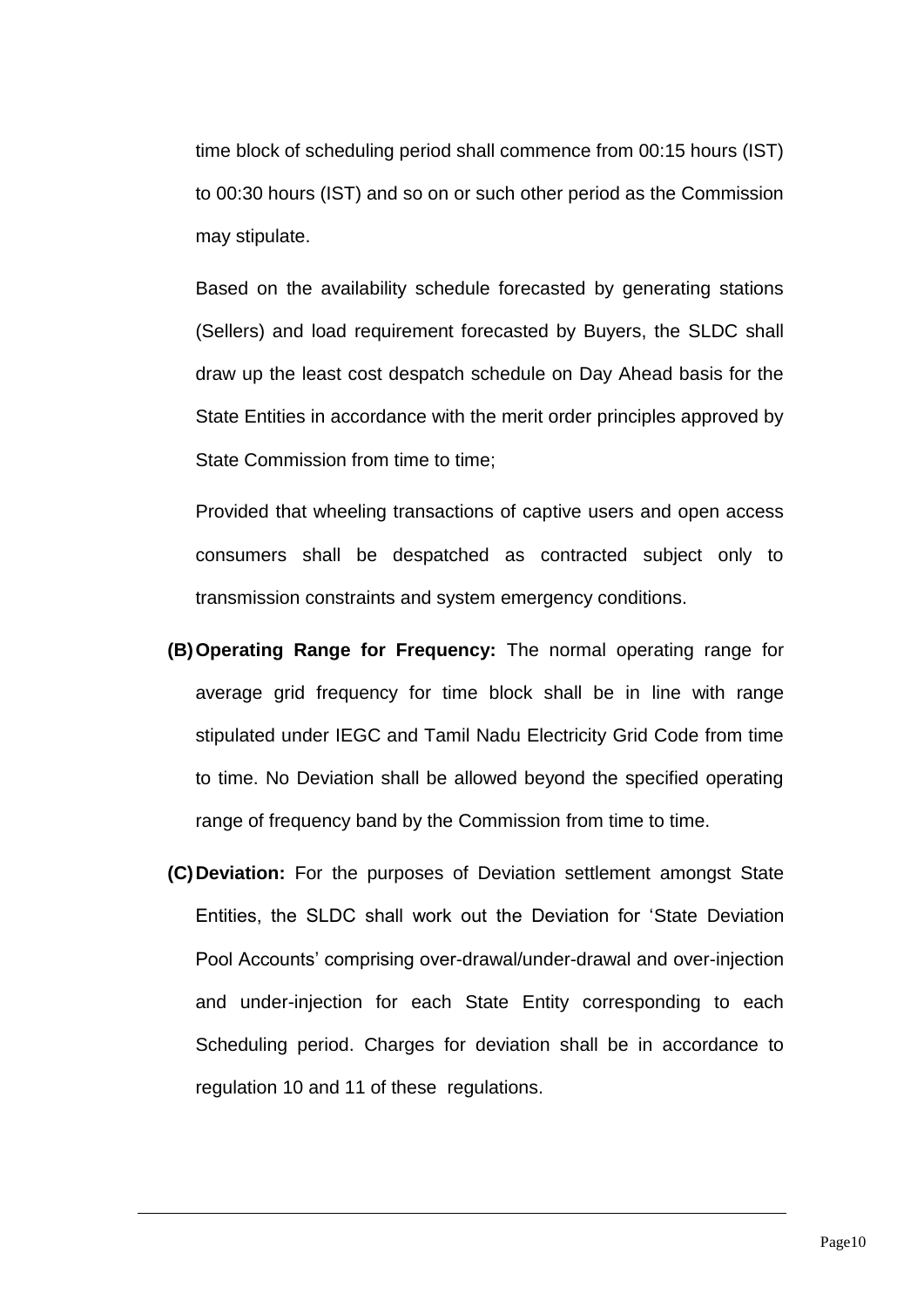Provided that deviation charges as per regulation 10 shall not be paid for excess injection over the schedule for the inter state transactions undertaken by generators connected to the intra state Transmission system/distribution system. However, such generators shall be liable to pay additional charges of deviations for excess injection of electricity when grid frequency is '50.05 Hz and above' in accordance to sub regulation (J) of regulation 11 of these Regulations.

Provided further that the under-drawals by partial open access consumers/full open access consumers/distribution licensees on account of intra state / inter state transactions shall be treated as inadvertent energy supplied by the generator and shall not be eligible for payment of charges.

- **(D)Settlement Period:** Preparation and settlement of 'State Deviation Pool Accounts' shall be undertaken on weekly basis coinciding with mechanism followed for regional deviation settlement accounts.
- **(E) Measurement Unit for State Deviation Pool Account:** The measurement unit for State Deviation Pool Account Volume preparation shall be kilowatt hours (kWh). Measurement unit for State Deviation Pool Account Value (Payable and Receivable) preparation shall be Indian Rupees (INR). The decimal component of the energy unit (kWh) and amount (INR) shall be rounded off to nearest integer value.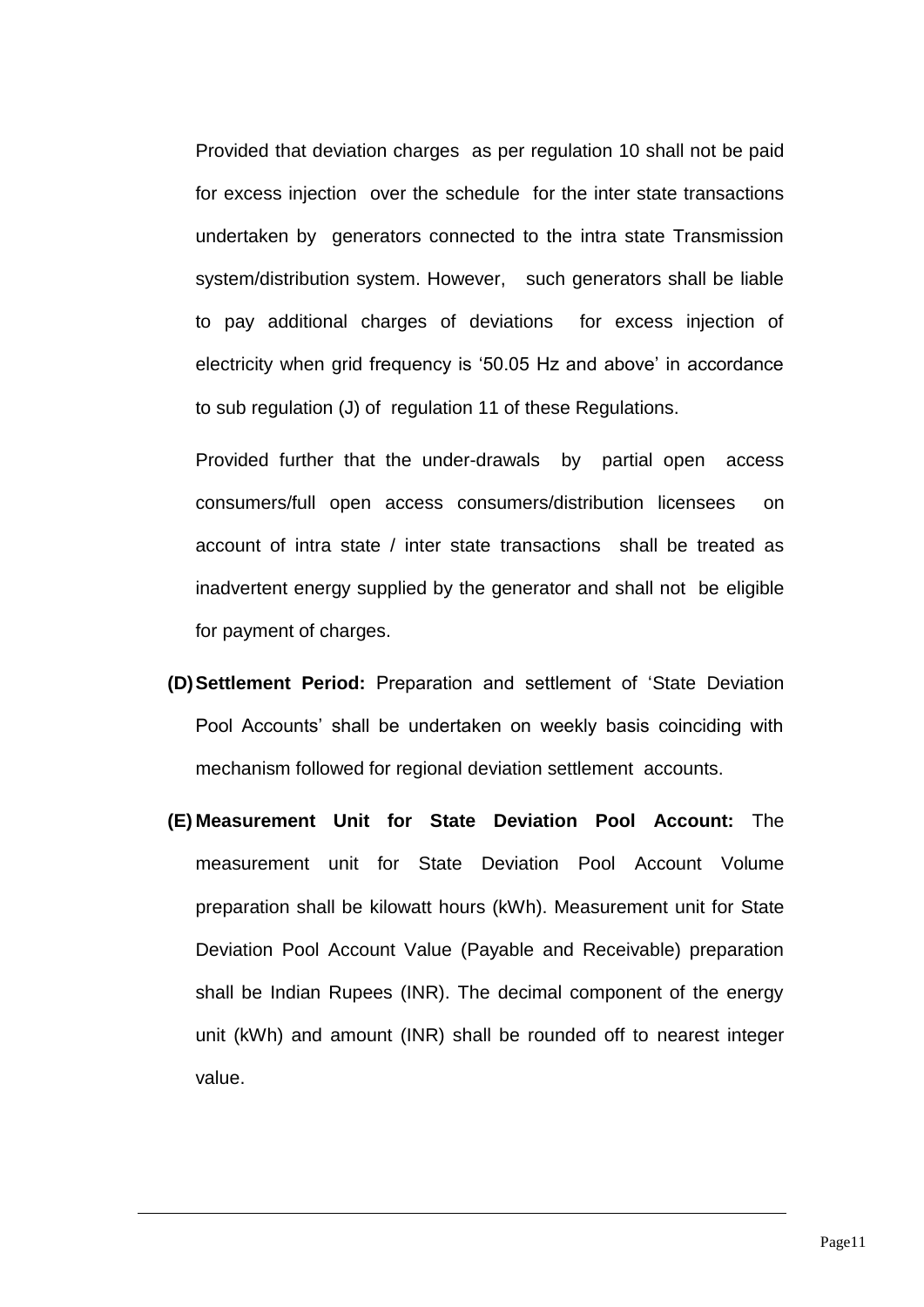**(F) Deviation Pool Price Vector:** The charges for Deviation shall be in accordance with the Deviation Price Vector to be notified by the Commission from time to time. Pricing of Deviation of Buyers/Sellers shall be treated as stipulated under this Regulation. Further, additional condition for a change in sign of the deviation shall be met once every 6 time blocks by Buyer/Seller, failing which additional charges @10% of the deviation charges applicable shall be levied for the duration of continuance of violation.

Provided that Deviation of Wind/Solar Generators, shall be treated as per the provisions of the Tamil Nadu Electricity Regulatory Commission (Forecasting, Scheduling and Deviation Settlement and related matters for Solar and Wind Generation) Regulations, 2017.

- **(G)Deviation Volume Limit:** In order to ensure grid discipline and grid security, conditions for Deviation Volume Limit and consequences for exceeding such Deviation Volume Limit by way of levy of Additional Deviation Charges as specified under Regulation 10 & 11 shall be applicable.
- **(H)Premise for Allocation of Losses:** For the purpose of State Deviation Pool accounting, the information regarding average energy losses for the previous fifty two weeks shall be posted in the website of the State Load Despatch Centre and the average energy losses shall be allocated amongst the State Entities in proportion to the actual drawal by each State Entity.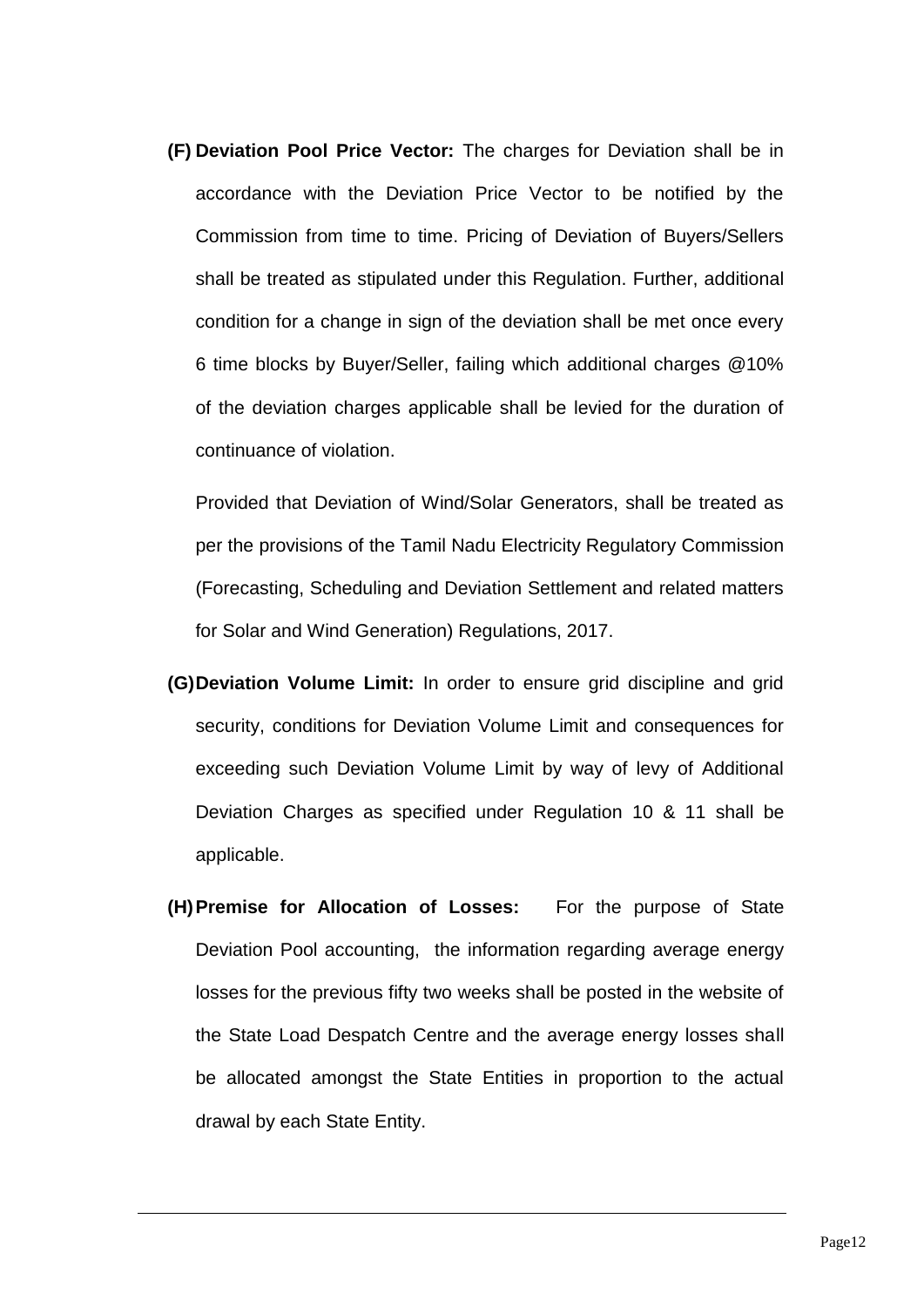Provided the distribution losses allocated amongst the State entities shall be as approved by the Commission.

## **8. Declaration of scheduling**

- (1) The provisions of the Tamil Nadu Electricity Grid Code and Tamil Nadu Electricity Regulatory Commission (Grid Connectivity and Intra-State Open Access) Regulations, 2014 as amended from time to time, shall be applicable for declaration of capacity and scheduling.
- (2) The generating station, as far as possible, shall generate electricity as per the day-ahead generation schedule finalized by the State Load Despatch Centre in accordance with the Tamil Nadu Electricity Grid Code.

Provided that the revision in generation schedule on the day of operation shall be permitted, in accordance with the procedure specified under the Tamil Nadu Electricity Grid Code and Tamil Nadu Electricity Regulatory Commission (Grid Connectivity and Intra-State Open Access) Regulations, 2014.

## **9. Treatment for gaming**

(1) The Commission, either suo-motu or on a petition made by SLDC, or any affected party, may initiate proceedings against any generating company or seller on charges of gaming and if required, may order an enquiry to be made by such officer of the Commission on such other party as the Commission may deem fit. The enquiry officer so appointed shall submit his findings within such time as may be fixed by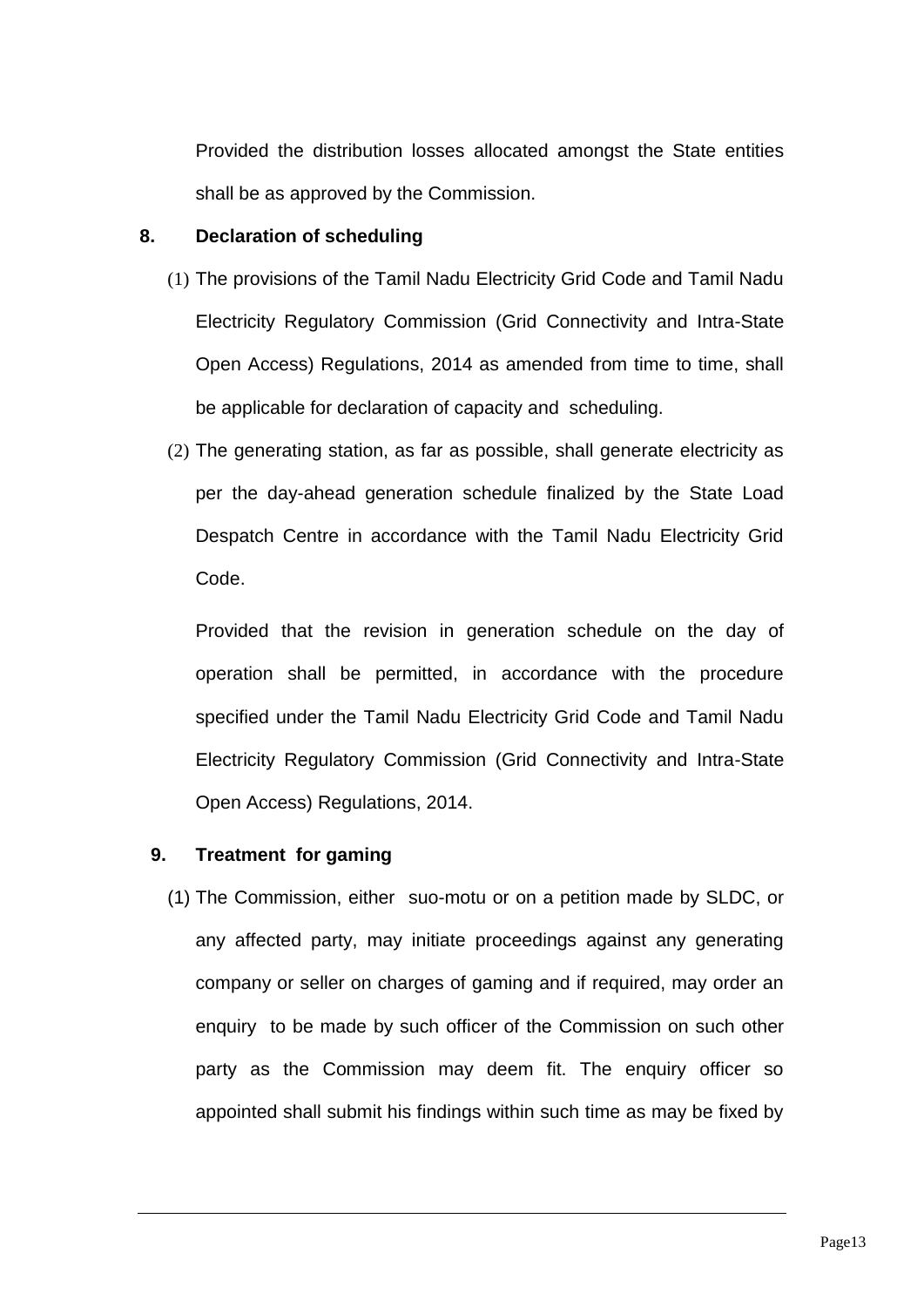the Commission and such investigating officer or authority shall exercise all powers as envisaged under section 128 of the Act.

(2) If in the proceeding initiated by the Commission or in the enquiry made in this regard under sub regulation (1), it is proved that any seller or generating company has indulged in gaming, the Commission may without prejudice to any other action under the Act or Regulation made thereunder, disallow any charges for deviation to such seller or generating company during the period of such gaming.

#### **10. Charges for deviations**

- (A) Deviation Charges for Sellers and Buyers:
	- (1) The charges for the Deviations for all the time-blocks shall be payable for over-drawal by the Buyer and under-injection by the Seller and receivable for under-drawal by the Buyer and overinjection by the Seller, which are State Entities, and shall be worked out on the average frequency of a time-block by considering the Price Vector for Deviation Charges as specified in the Central Electricity Regulatory Commission (Deviation Settlement Mechanism and related matters)Regulations, 2014 considering the methodology specified in the **Annexure-1** of these Regulations and subject to conditions stipulated under clause (2) to (6) of this regulation:

Provided that a change in sign of the deviation shall be made once every 6 time blocks, failing which additional charges @10% of the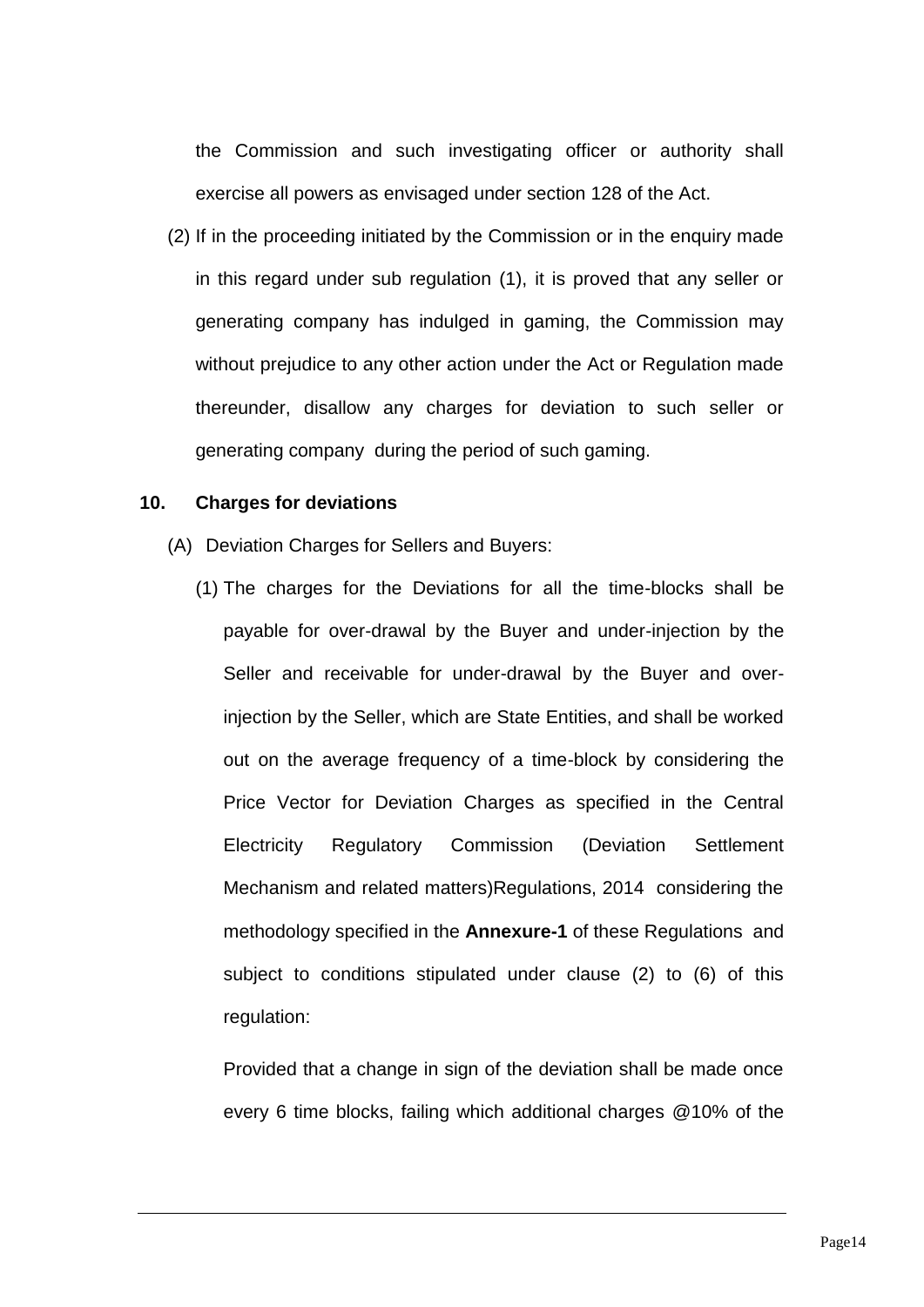deviation charges applicable shall be levied for the duration of continuance of violation.

- (2) In respect of generating stations operated using coal or lignite or gas supplied under Administered Price Mechanism (APM) as fuel, charges for deviation shall not exceed the  ${}^{1}$ Cap Rate to be determined by Central Commission from time to time  $2$ [303.04] Paise/kWh.
- (3) In respect of generating stations regulated by the Central Commission using gas supplied under Administered Price Mechanism (APM) as the fuel, no cap rate shall be applicable with effect from the date of revision of price of APM gas by the Government of India] on the charges for the Deviation for the generating stations.
- (4) The charges for the Deviation for the under-drawal by the Buyer in a time block in excess of 12% of the schedule or [X] MW, the limit arrived as per clause (B) of regulation 11, whichever is less, shall be zero;
- (5) The charges for the deviation for the over-injection by the Seller in a time block in excess of 12% of the schedule or [100] MW, whichever is less, shall be zero, except in case of injection of infirm power, which shall be governed by clause (8) of this regulation;

-

<sup>1</sup>Applicable Tariff Rate for imported coal as determined by Central Commission

<sup>2</sup> Present Tariff Rate for imported coal as determined by Central Commission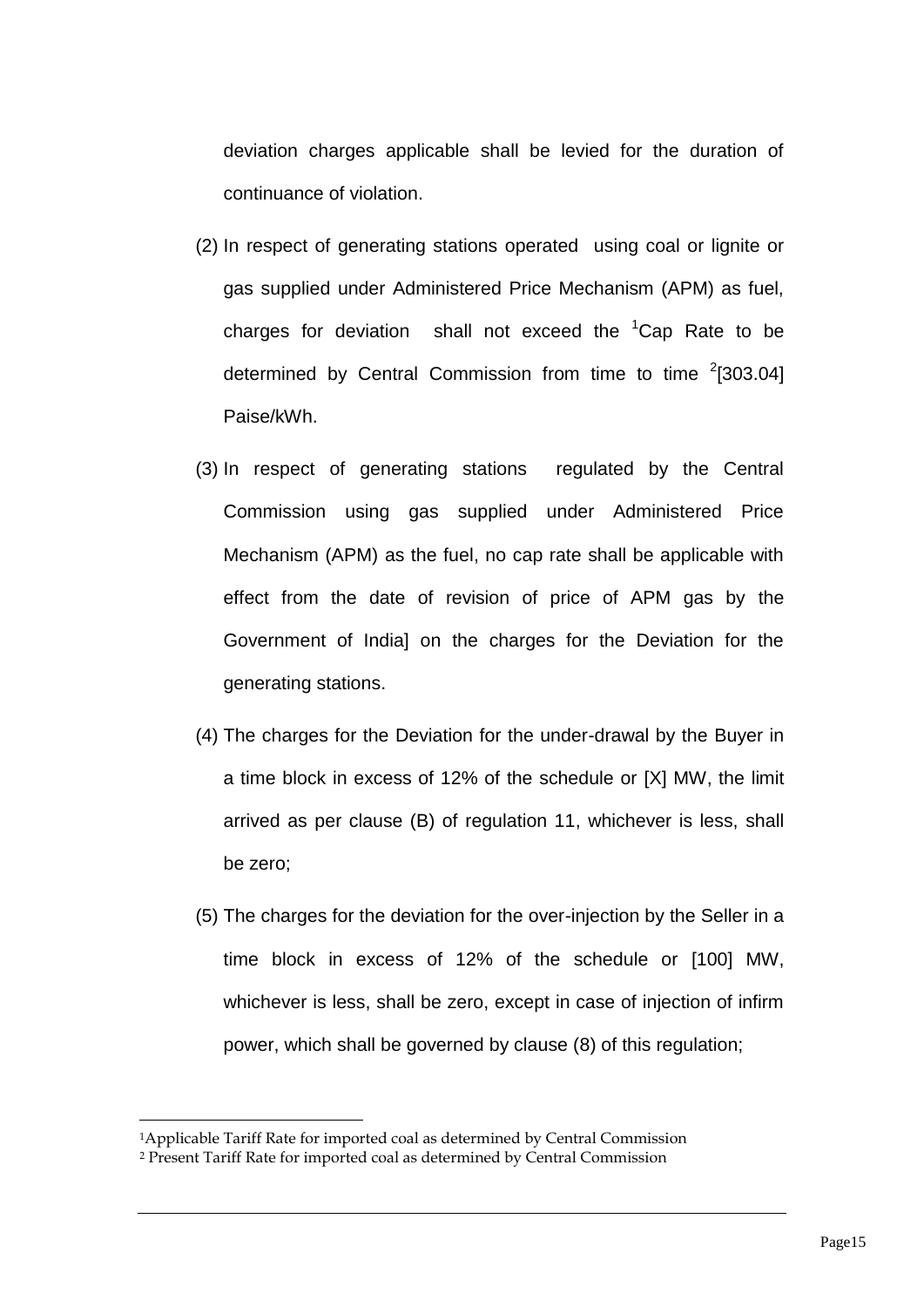- (6) The charge for deviation shall be zero at grid frequency of 50.05 Hz and above.
- (7) The Charges for Deviation may be reviewed by the State Commission from time to time and as and when Deviation Price Vector is revised by Central Commission shall be re-notified accordingly.
- (8) The infirm power injected into the grid by a generating unit of a generating station during the testing, prior to COD of the unit shall be paid at Charges for Deviation for infirm power injected into the grid, consequent to testing, for a period not exceeding 6 months or the extended time allowed by the Commission in the Tamil Nadu Electricity Regulatory Commission (Grid Connectivity and Intra-State Open Access Regulations), 2014, as amended from time to time, subject to ceiling of Cap Rates corresponding to the  $3$ [main fuel] as determined by the Central Commission used for such injection as specified below:

| Domestic coal/ Lignite/Hydro | $[1.78]$ / kWh sent out                |
|------------------------------|----------------------------------------|
| APM gas as fuel              | [2.82]/ kWh sent out up to the date    |
|                              | of revision of price of APM gas by     |
|                              | Government of India<br>and             |
|                              | thereafter, at the rate to be notified |
|                              | by the Commission separately           |
| <b>Imported Coal</b>         | $[3.03]$ / kWh sent out                |

<sup>3</sup> to be linked to variable cost for imported coal price as determined by Central Commission

-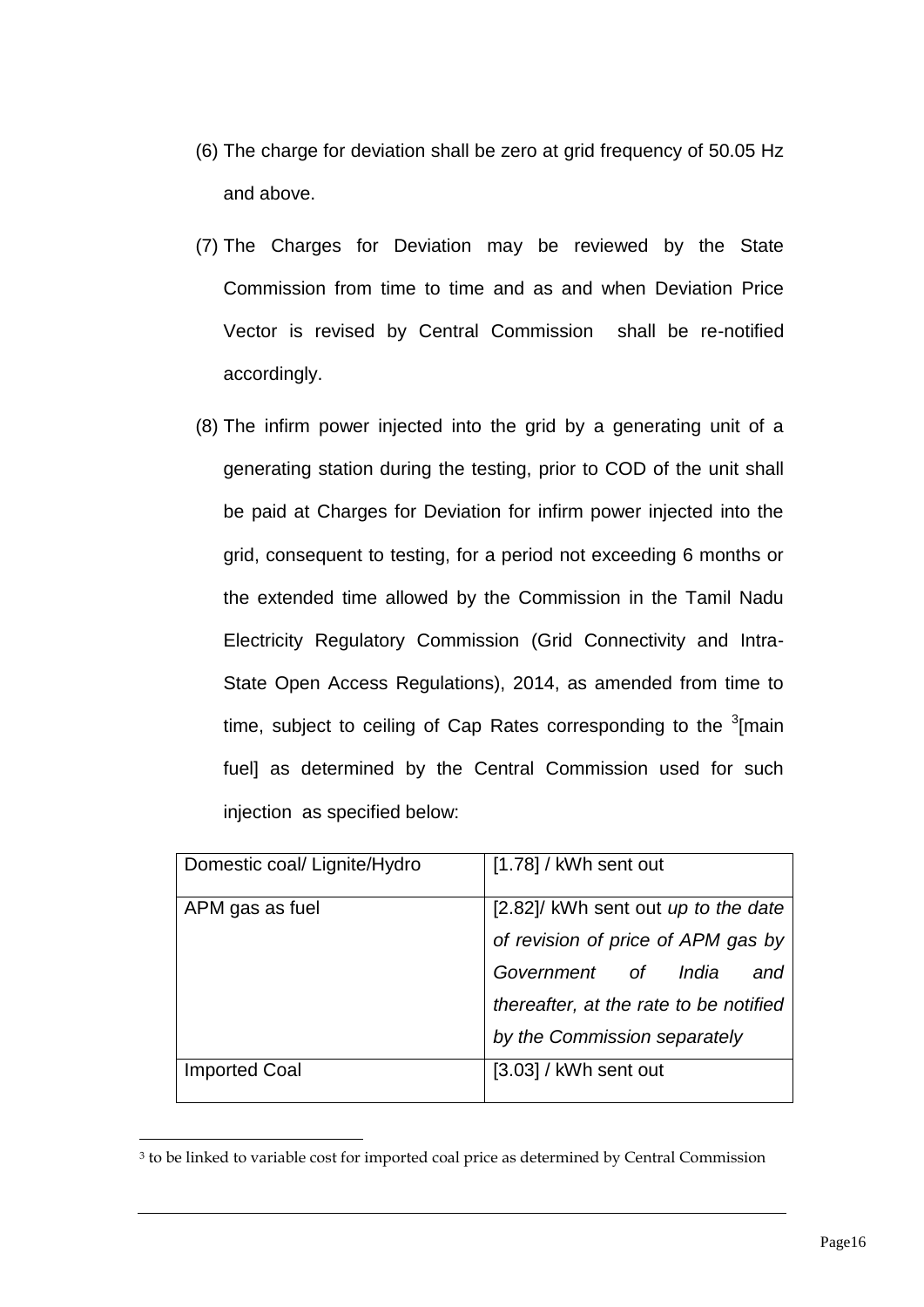### **11. Limits on Deviation volume and consequences of crossing limits**

- (A) The over-drawal or under drawal of electricity by any Buyer during a time block shall not exceed 12% of its scheduled drawal or [X] MW, the limit arrived as per clause (B) of this regulation , whichever is lower, when grid frequency is between range of '49.70 Hz and above to below 50.05 Hz.'
- (B) The Volume Limit of  $[X \mid MW$  for distribution licensee(s) and Buyers shall be determined as under:
	- i. Minimum of (12% of schedule, (Peak Demand of Distribution Licensee or Buyer / ∑NCPD) x State Volume Limit)

Where NCPD (Non-Coincident Peak Demand) represents the sum of Peak Demand of Distribution Licensee(s) and Buyer(s) subject to condition stipulated under following sub-clause (iii).

- ii. State Volume Limit shall be linked to Volume Limit (L) applicable to the State as per CERC DSM Regulations and its amendments thereof
- iii. Where Peak Demand of the Distribution Licensee shall be recorded Peak Demand in the previous Financial Year or Projected Peak Demand of Buyer in ensuing Financial Year, whichever is higher:

Provided that no over drawal of electricity by any Buyer shall be permissible when grid frequency is "below 49.70 Hz" and no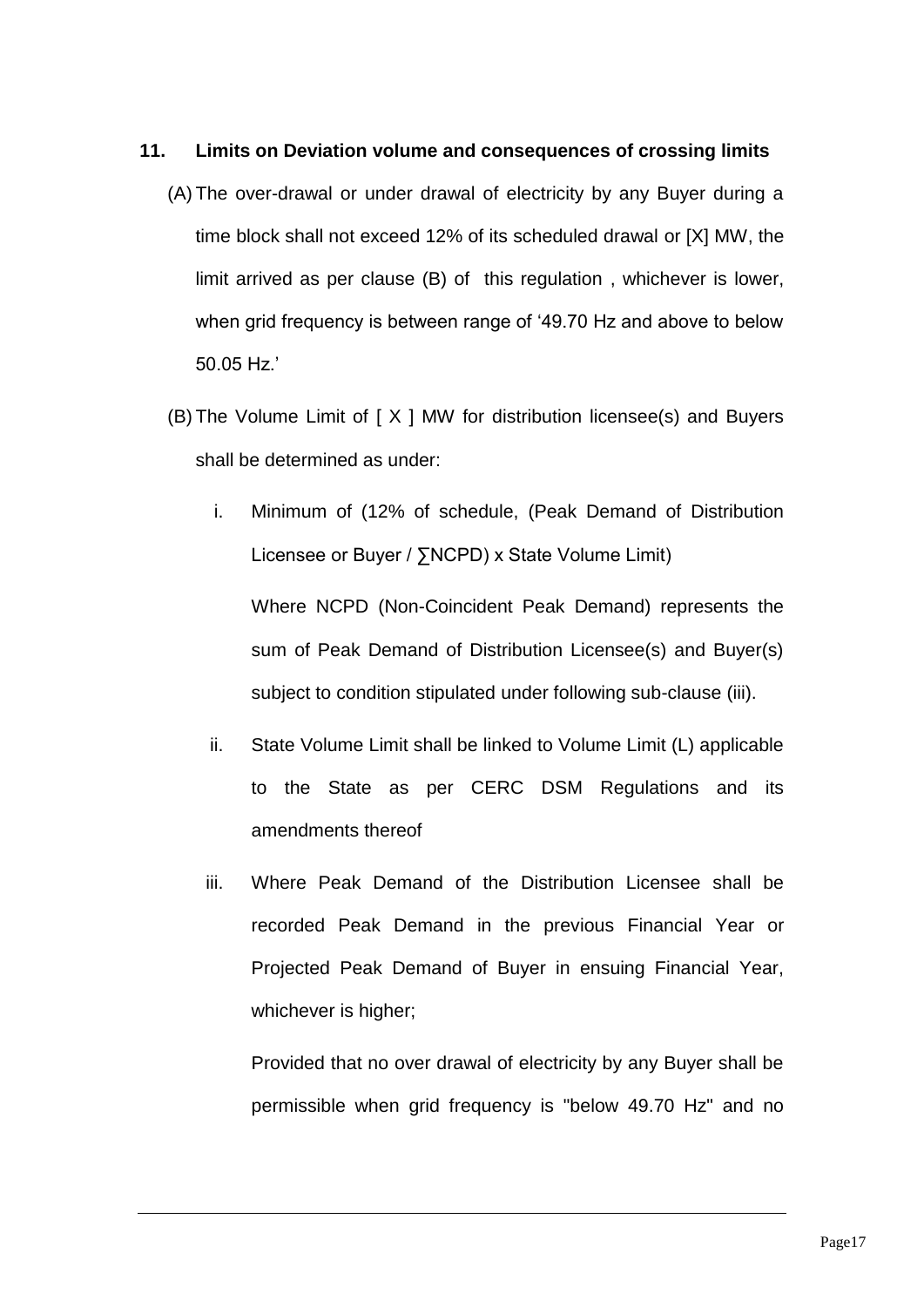under drawal of electricity by any Buyer shall be permissible when grid frequency is "50.05 Hz and above".

- (C)The under-injection or over-injection of electricity by Seller shall not exceed following when grid frequency is "49.70 Hz or above and below 50.05 Hz":
	- **i.** 12% of the scheduled injection or [100 ] MW, whichever is lower for a Seller
- (D)No under injection of electricity by a Seller shall be permissible when grid frequency is "below 49.70 Hz" and no over injection of electricity by a seller shall be permissible when grid frequency is "50.05 Hz and above".
- (E) Any infirm injection of power by a generating station prior to COD of a unit during testing and commissioning activities shall be exempted from the volume limit specified above for a period not exceeding 6 months or the extended time allowed by the Commission in accordance with Tamil Nadu Electricity Regulatory Commission (Grid Connectivity and Intra-State Open Access Regulations), 2014.
- (F) Any drawal of power by a generating station prior to COD of a unit for the startup activities shall be exempted from the volume limit specified above when grid frequency is "49.70 Hz and above".
- (G)In addition to Charges for Deviation as stipulated under Regulation 10 of these Regulations, Additional Charge for Deviation shall be applicable for over-drawal as well as under-injection of electricity for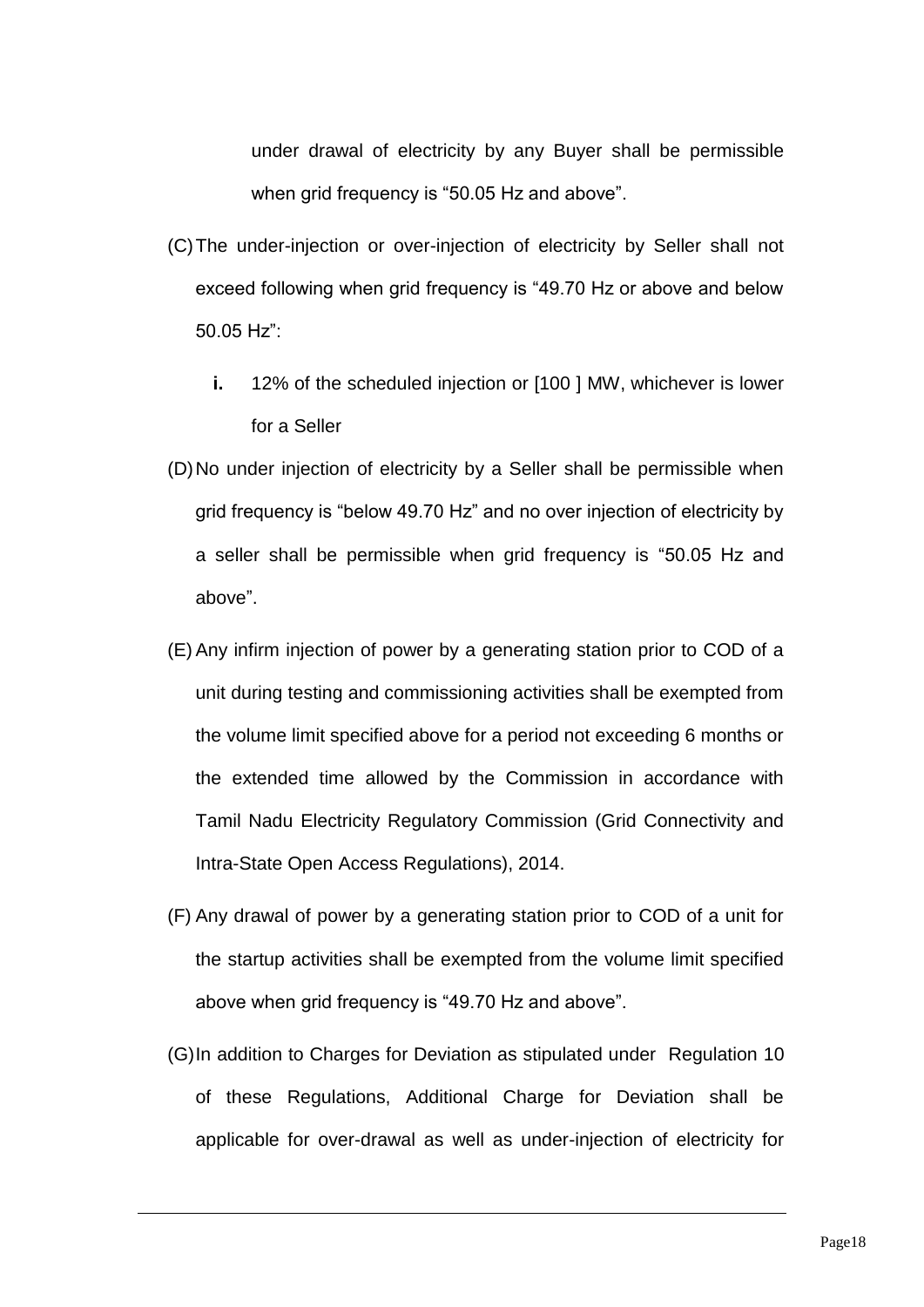each time block in excess of the volume limit specified in Clause (B) and (C) of this regulation when average grid frequency of the time block is "49.70 Hz and above" at the rates specified in the **Table I of Annexure II** in accordance with the methodology specified in clause (M) of this regulation:

- (H)Additional Charge for Deviation for under-injection of electricity, during a time-block in excess of the volume limit specified in clause (C) of this regulation when grid frequency is "49.70 Hz and above", by the generating stations regulated by the Commission using coal or lignite or gas supplied under Administered Price Mechanism (APM) as the fuel shall be at the rates specified in **Table II of Annexure II** in accordance with the methodology specified in clause (O) of this regulation;
- (I) Any drawal of power by a generating station prior to COD of a unit for the start-up activities shall be exempted from the levy of additional Charges of Deviation.
- (J) In addition to Charges for Deviation as stipulated under Regulation 10 of these Regulations, Additional Charge for Deviation shall be applicable for over-injection/under drawal of electricity for each time block by a Seller or Buyer, as the case may be; when grid frequency is "50.05 Hz and above" at the rates equivalent to charges of deviation corresponding to the grid frequency of "below 50.01 Hz but not below 50.0 Hz".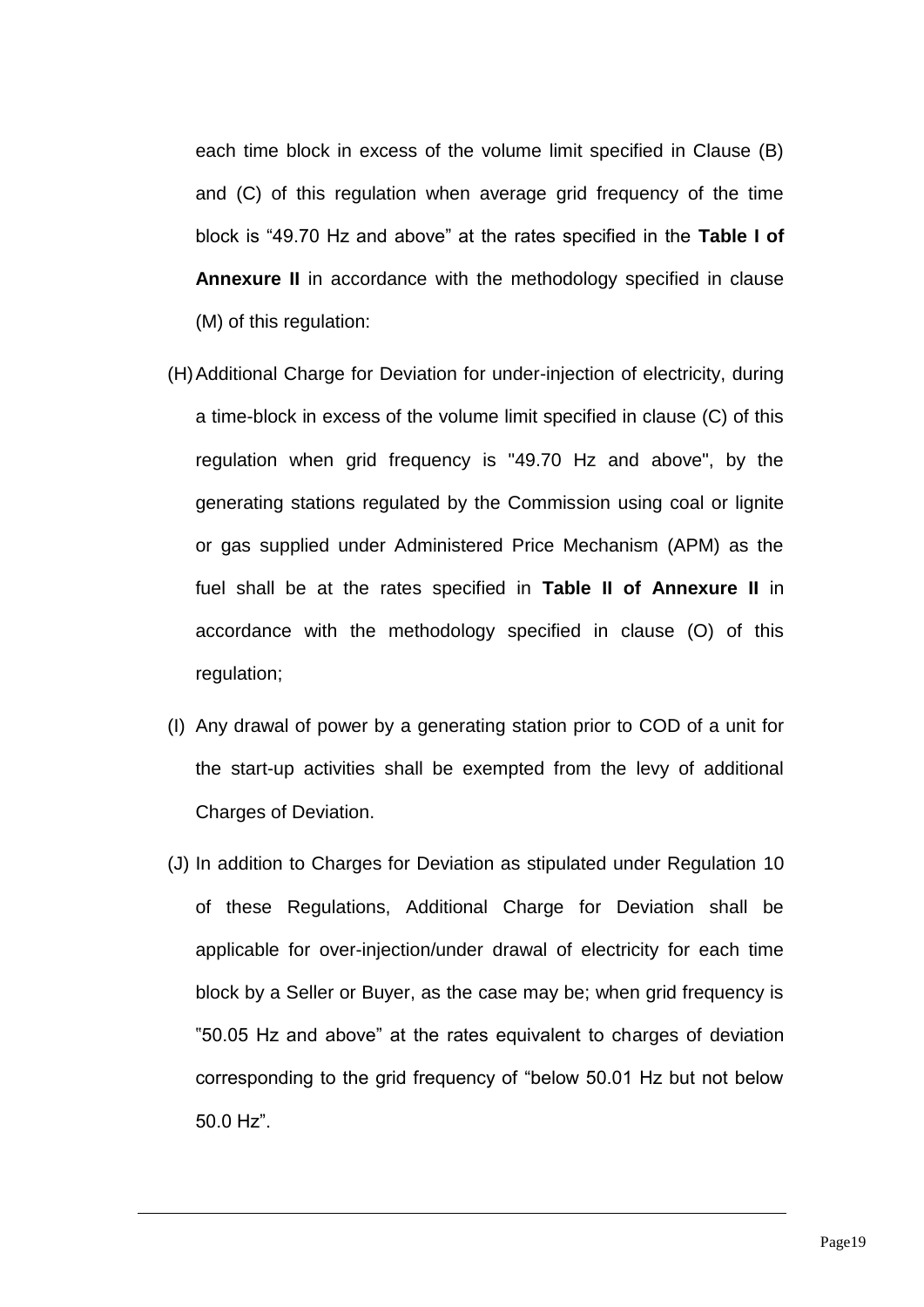- (K) State Load Despatch Centre shall develop and publish on its website Procedures and Methodologies for the computation of Charges for Deviation and Additional Charges for deviation for each State Entity for crossing the volume limits specified for the under-drawal /over-injection and for over-drawal and under-injection as specified under these Regulations.
- (L) In addition to Charges for Deviation as stipulated under regulation 10 of these Regulations, Additional Charge for Deviation shall be applicable for over-drawal or under-injection of electricity when grid frequency is "below 49.70 Hz" in accordance with the methodology specified in clause (N) of this Regulation and the same shall be equivalent to 100% of the Charge of Deviation of 824.04 Paise/kWh corresponding to the grid frequency of "below 49.70 Hz".

Provided that Additional Charge for Deviation for under-injection of electricity by a Seller, during the time-block when grid frequency is "below 49.70 Hz", by the generating stations regulated by the Commission using coal or lignite or gas supplied under Administered Price Mechanism (APM) as the fuel in accordance with the methodology specified in clause (O) of this Regulation shall be equivalent to 100% of the Cap Rate of Main Fuel (Imported Coal) as determined by the Central Electricity Regulatory Commission for Deviations <sup>4</sup>[303.04] Paise/kWh.

-

<sup>4</sup>Present Tariff Rate for imported coal as determined by Central Commission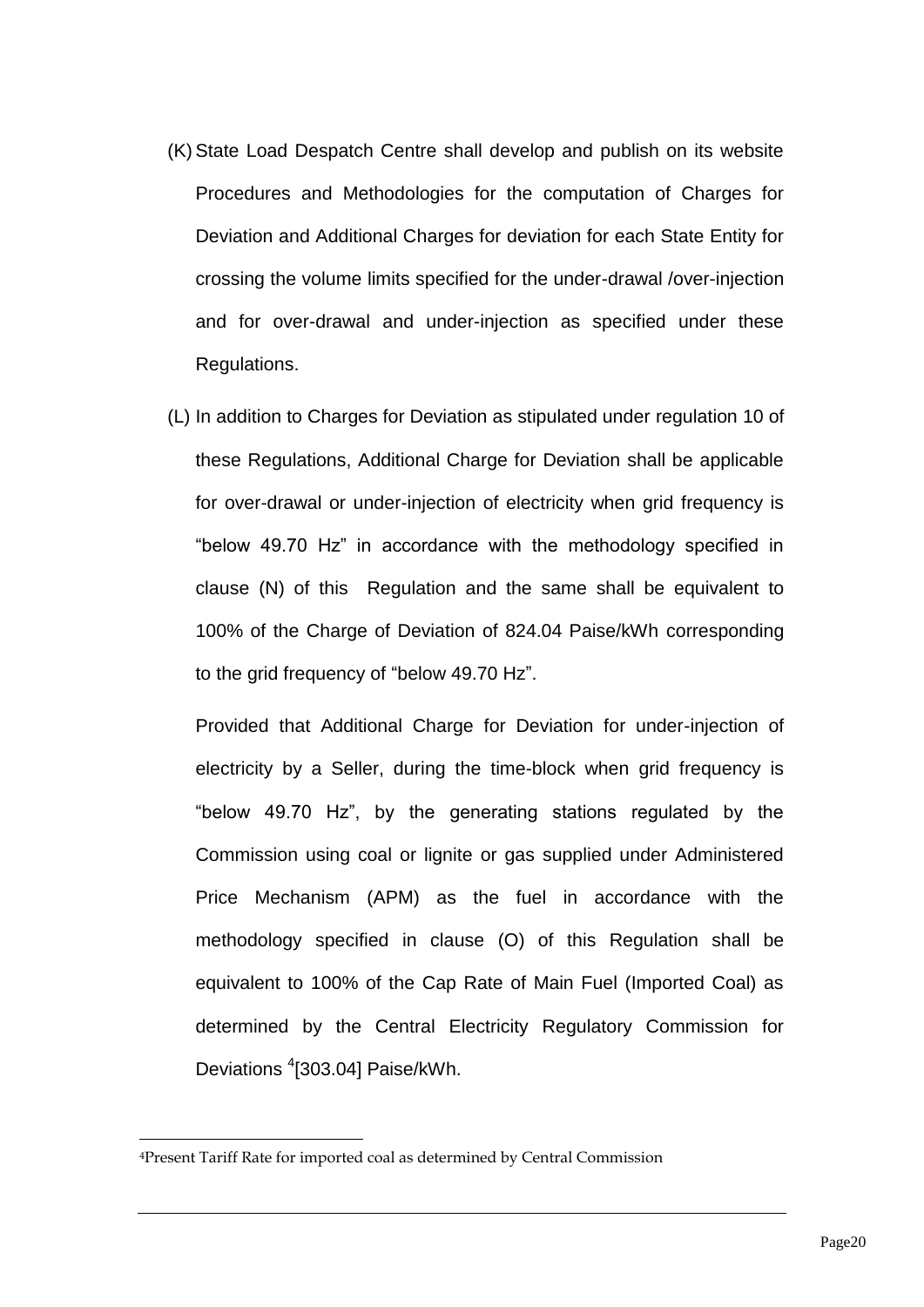(M)The Additional Charge for Deviation for over-drawal and under-injection of electricity for each time block in excess of the volume limit specified in clause (B) and (C) of this Regulations when grid frequency is "49.70 Hz and above" shall be as specified by the Commission as a percentage of the charges for the Deviation corresponding to average grid frequency of the time block with due consideration to the behaviour of the Buyers and Sellers towards grid discipline:

Provided that the Commission may specify different rates for additional Charges for Deviation for over drawals and under injections depending upon different % deviation from the schedule in excess of the volume limit specified in clause (B) and (C) of this Regulation.

(N)The additional Charge for Deviation for over-drawals and underinjection of electricity for each time block when grid frequency is "below 49.70 Hz" shall be as specified by the Commission as a percentage of the charges for the Deviation corresponding to average grid frequency of the time block with due consideration to the behaviour of the Buyers and Sellers towards grid discipline:

Provided that the Commission may specify different rates for Additional Charges for Deviation for over drawls and under injections and for different ranges of frequencies "below 49.70 Hz".

(O)The Additional Charge for Deviation for under-injection of electricity during the time-block in excess of the volume limit specified in Clause (C) of this regulation when grid frequency is '49.70 Hz and above', by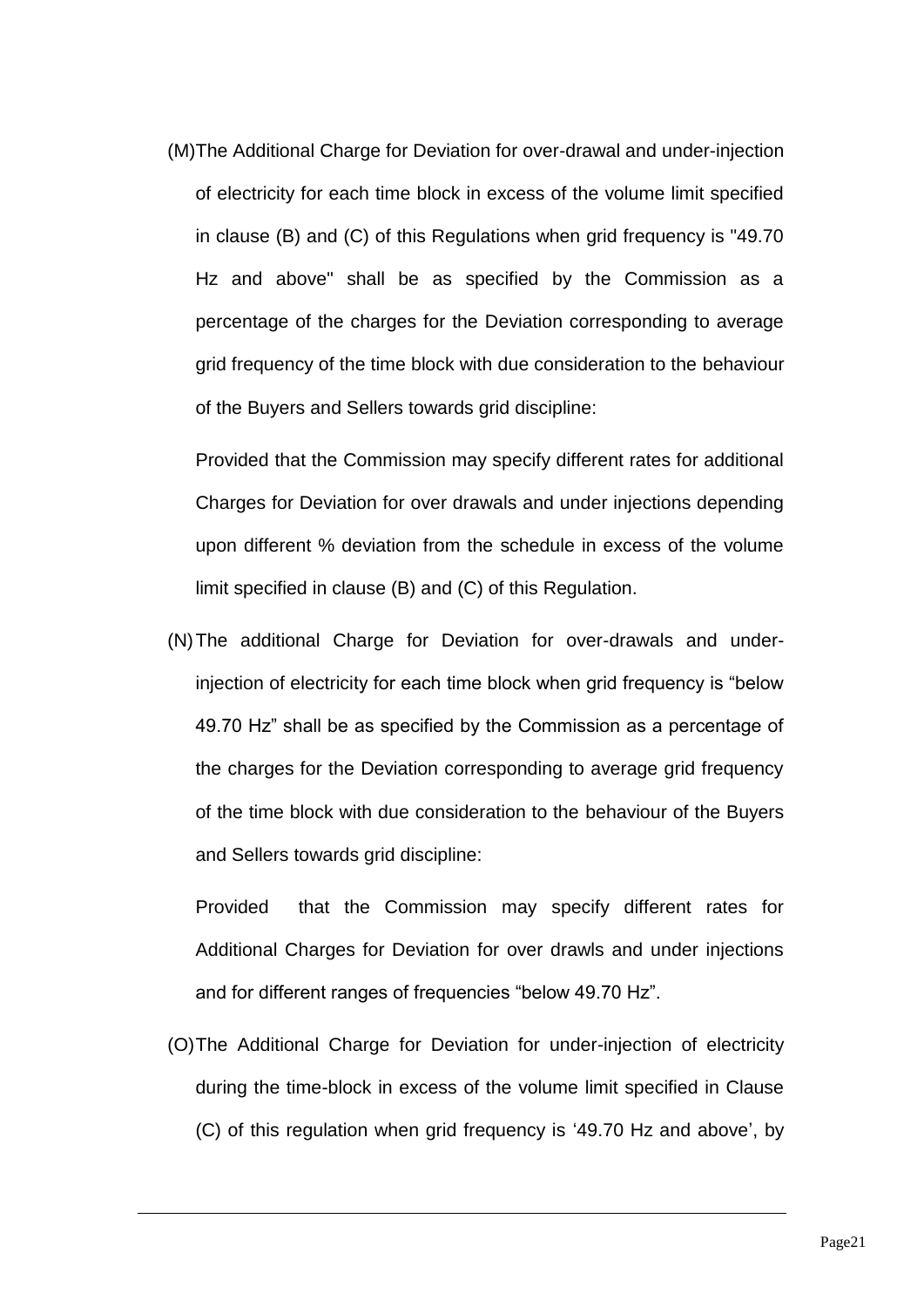the generating stations regulated by the Commission using coal/ lignite or gas supplied under Administered Price Mechanism (APM) as the fuel shall be as specified by the Commission as a percentage of the Cap Rate or the Charges for Deviation corresponding to the grid frequency of the time block, or both with due consideration to the behaviour of the generating stations regulated by the Commission towards grid discipline:

- (P) In the event of sustained deviation from schedule in one direction (positive or negative) by any state entity, such State Entity (Buyer or Seller) shall have to make sign of their deviation from schedule changed, at least once, after every 6 time blocks. To illustrate, if a state entity has positive deviation from schedule from 07.30 hrs to 9.00 hrs, sign of its deviation from schedule shall be changed in the  $7<sup>th</sup>$  time block i.e. 9.00 to 9.15 hrs from positive to negative or negative to positive; as the case may be.
- (Q)Payment of Charges for Deviation under Regulation 10 and the Additional Charges for Deviation under Clauses (G),(H) and (J) of this Regulation, shall be levied without prejudice to any action that may be considered appropriate by the Commission under Section 142 of the Act for contravention of the limits of over-drawal/ under drawal or under-injection /over-injection as specified in these Regulations, for each time block or violation of provision of clause (P) of this Regulations.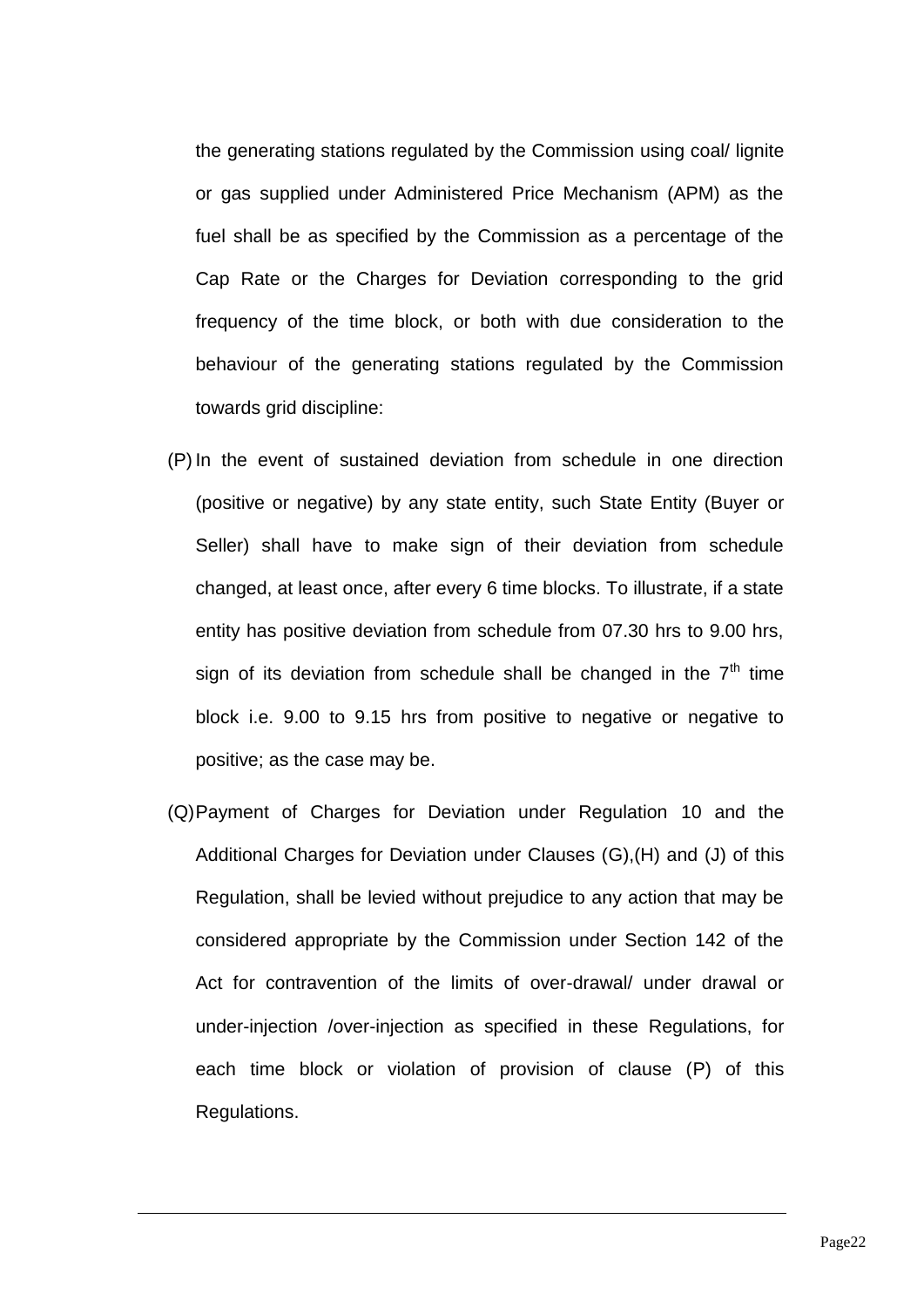- (R)The charges for over-drawal/ under-injection and under-drawal/overinjection of electricity shall be computed by SLDC in accordance with the methodology used for preparation of 'State Energy Accounts".
- (S) The State Load Despatch Centre shall, on weekly basis, prepare and publish on its website the records of the Deviation Accounts, specifying the quantum of over-drawal/ under-injection and corresponding amount of Charges for Deviation payable/receivable for each Buyer and Seller for all the time-blocks when grid frequency was "49.70Hz and above" and "below 49.70" Hz separately.

#### **12. Compliance with instructions of Load Despatch Centre**

Notwithstanding anything specified in these Regulations, the Sellers and the Buyers shall strictly follow the instructions of the State Load Despatch Centre on injection and drawal in the interest of grid security and grid discipline.

#### **13. Accounting of Charges for Deviation**

- (A) A statement of Charges for Deviations including Additional Charges for Deviation levied under these Regulations shall be prepared by SLDC on weekly basis based on the data provided by SLDC by the Thursday of the week and shall be issued to all constituents by next Tuesday, for seven-day period ending on the penultimate Sunday mid-night.
- (B) All payments on account of Charges for Deviation including Additional Charges for Deviation levied under these Regulations and interest, if any, received for late payment shall be credited to the funds called the "State Deviation Pool Account", which shall be maintained and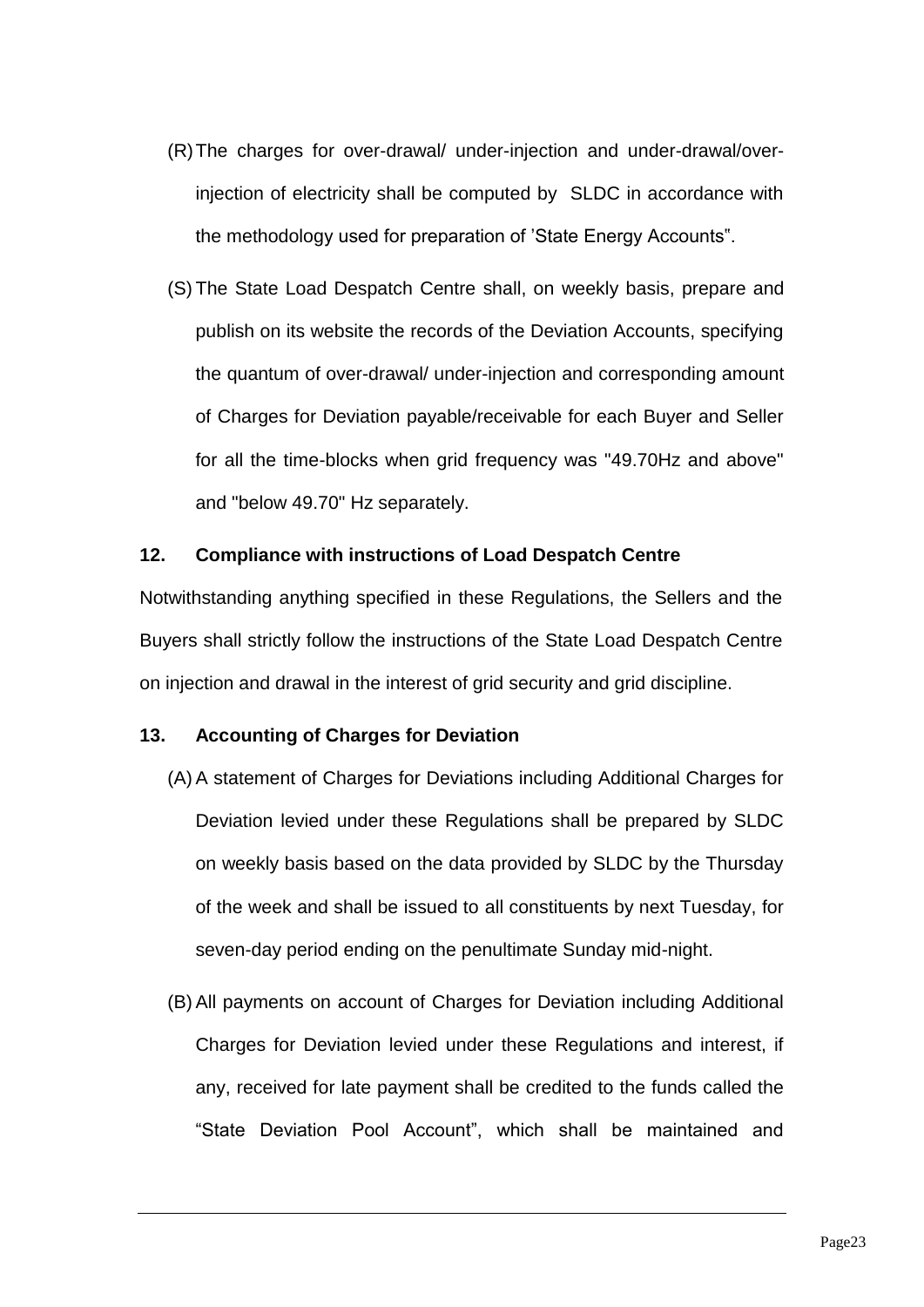operated by the State Load Despatch Centre in accordance with provisions of these regulations.

Provided that –

- i. the Commission may by order direct any other entity to operate and maintain the respective "State Deviation Pool Account":
- ii. separate books of accounts shall be maintained for the principal component and interest component of Charges for Deviation and Additional Charges for Deviation by SLDC.
- (C)All payments received in the "State Deviation Pool Account" shall be appropriated in the following sequence:
	- i. First towards any cost or expense or other charges incurred on recovery of Charges for deviation.
	- ii. Next towards over dues or penal interest, if applicable.
	- iii. Next towards normal interest.
	- iv. Next dues towards Regional Deviation Pool Account
	- v. Lastly, towards charges for deviation and additional charges for deviation.

## **14. Schedule of Payment of Charges for Deviation**

(A) The payment of charges for Deviation shall have a high priority and the concerned constituent shall pay the indicated amounts within 10 (ten) days of the issue of statement of Charges for Deviation including Additional Charges for Deviation by SLDC into the "State Deviation Pool Account".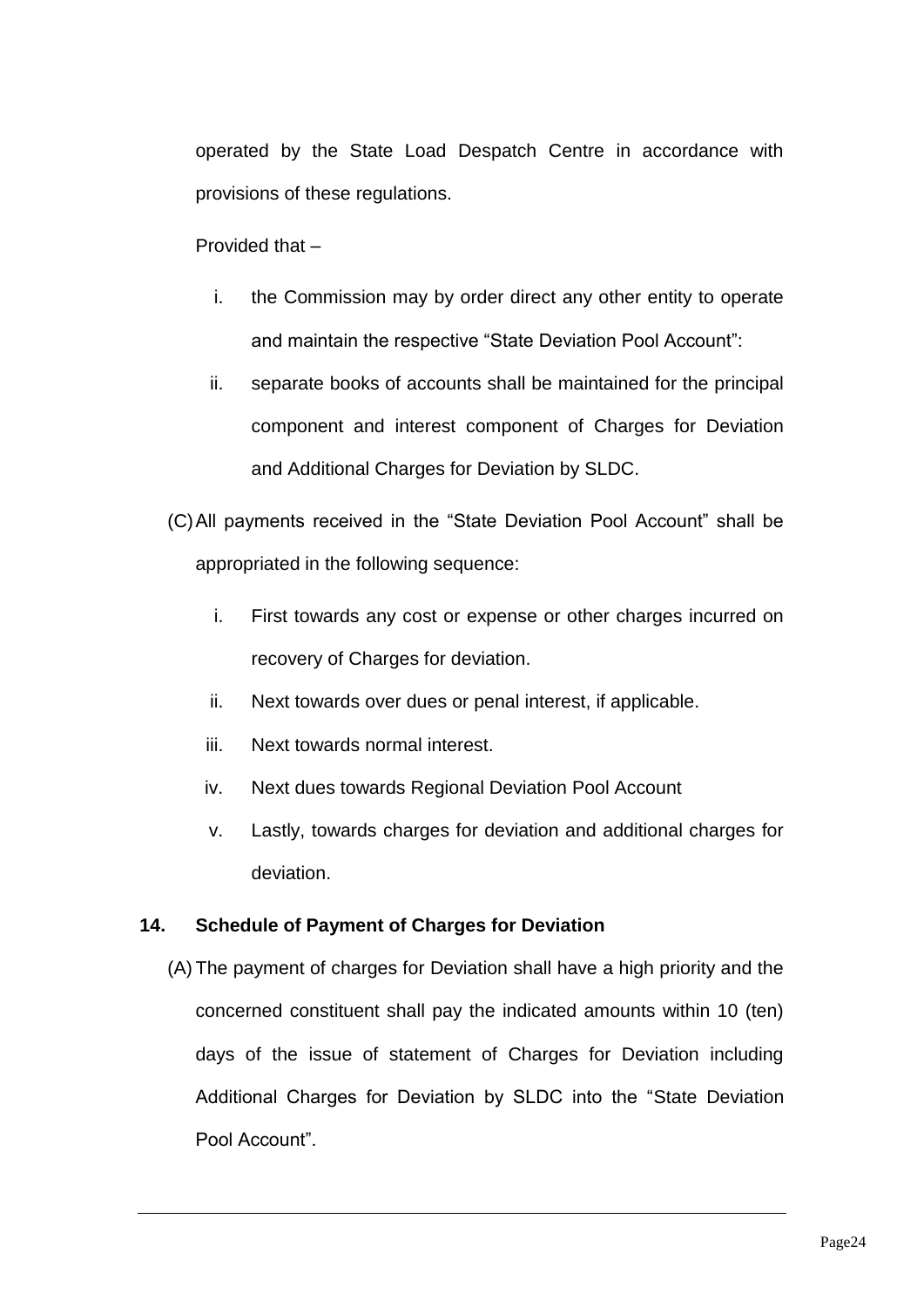- (B) If payments against the Charges for Deviation including Additional Charges for Deviation are delayed by more than two days, i.e., beyond twelve (12) days from the date of issue of the statement by the SLDC, the defaulting constituent shall have to pay simple interest @ 0.04% for each day of delay.
- (C)All payments to the entities entitled to receive any amount on account of charges for Deviation shall be made within 2 working days of receipt of the payments in the "State Deviation Pool Account".

#### Provided that –

- i. In case of delay in the Payment of charges for Deviations into the State Deviation Pool Account and interest there on if any, beyond 12 days from the date of issue of the Statement of Charges for Deviations, the State Entities who have to receive payment for Deviation or interest thereon shall be paid from the balance available in the State Deviation Pool Account. In case the balance available is not sufficient to meet the payment to the State Entities, the payment from the State Deviation Pool Accounts shall be made on pro rata basis from the balance available in the State Deviation Pool Account.
- ii. The liability to pay interest for the delay in payments to the "State Deviation Pool Account" shall remain till interest is not paid; irrespective of the fact that constituents who have to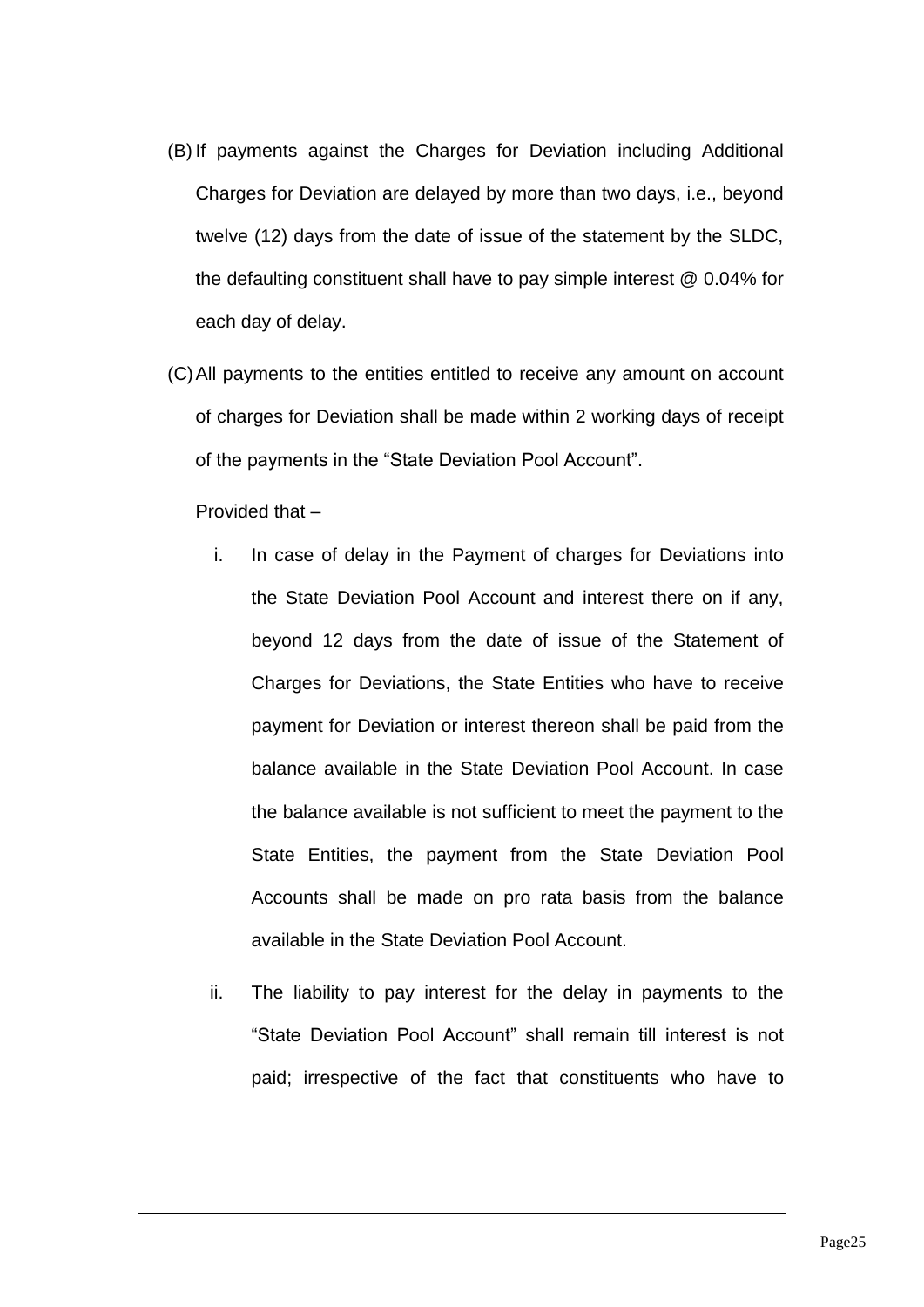receive payments, have been paid from the "State Deviation Pool Account" in part or full.

(D)All State Entities which had at any time during the previous financial year failed to make payment of Charges for Deviation including Additional Charges for Deviation within the time specified in these Regulations shall be required to open a Letter of Credit (LC) equal to 110% of its average payable weekly liability for Deviations in the previous financial year, in favour of the SLDC within a fortnight from the date these Regulations come into force.

Provided that –

- i. If any State entity fails to make payment of Charges for Deviation including Additional Charges for Deviation by the time specified in these Regulations during the current financial year, it shall be required to open a Letter of Credit equal to 110% of weekly outstanding liability in favour of State Load Despatch Centre within a fortnight from the due date of payment.
- ii. LC amount shall be increased to 110% of the payable weekly liability for Deviation in any week during the year, if it exceeds the previous LC amount by more than 50%.

### **Illustration**

If the average payable weekly liability for Deviation of a State entity during [2016-17] is `2.0 crore, the State entity shall open LC for 2.2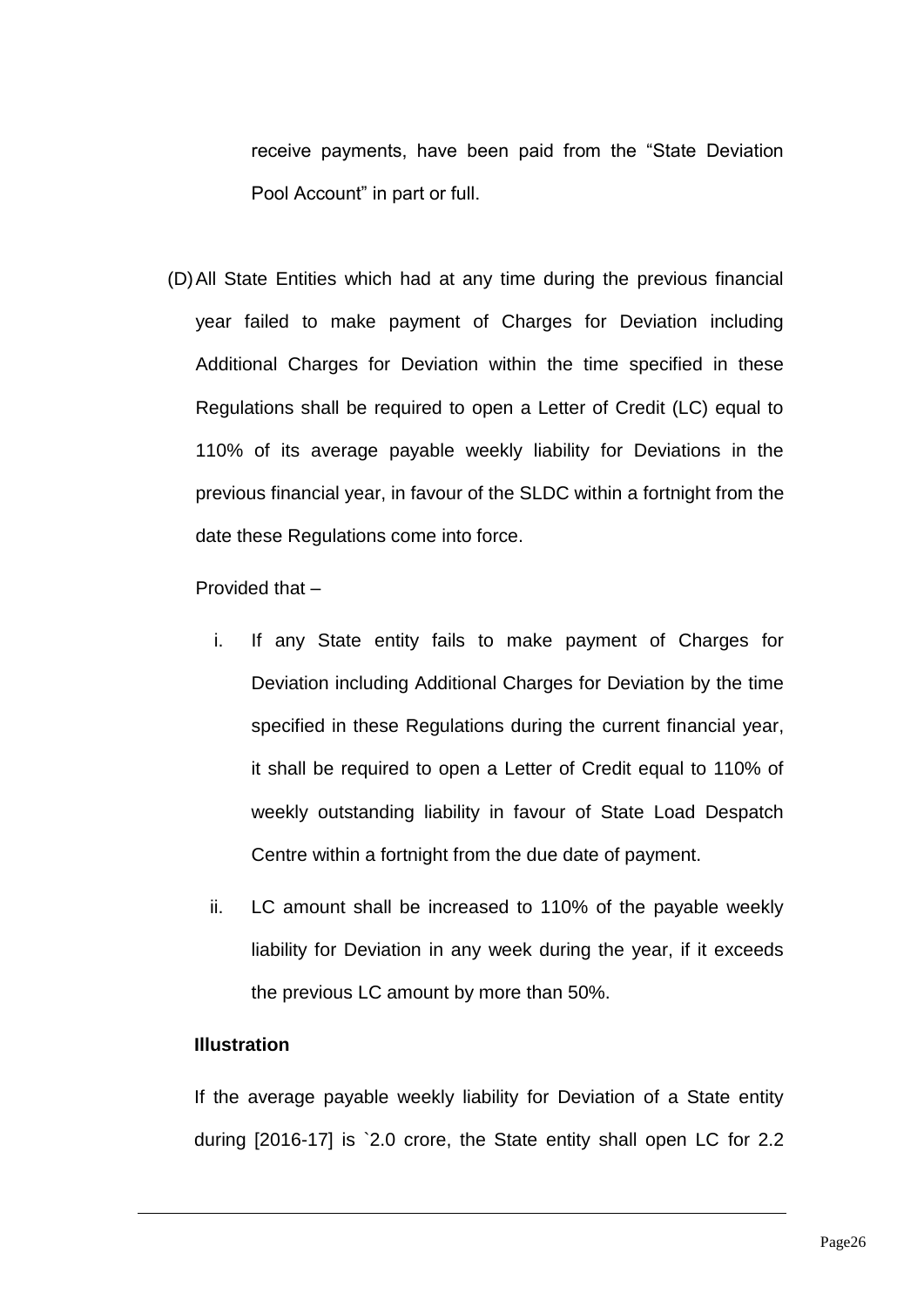crore in [2017-18]. If the weekly payable liability during any week in [2017-18] is `3.5 crore which is more than 50% of the previous financial year's average payable weekly liability of Rs 3.0 Crore, the concerned state entity shall increase the LC amount to `3.85 Crore (1.1\*3.50) by adding 1.65 Crore.

(E) In case of failure to pay into the "State Deviation Pool Account" within the specified time of 12 days from the date of issue of statement of charges for Deviations, the SLDC shall be entitled to encash the LC of the concerned constituent to the extent of the default and the concerned constituent shall recoup the LC amount within 3 days.

#### **15. Governance Structure and constitution of State Power Committee**

- (A) Within three months from date of notification of these Regulations, the State Load Despatch Centre shall formulate Operating Procedures and Business Rules for constitution of State Power Committee, which shall be approved by the State Commission.
- (B) The State Power Committee shall:
	- i. Co-ordinate and facilitate the intra-state energy exchange for ensuring optimal utilisation of resources.
	- ii. Monitor compliance of these Regulations by State Entities.

#### **16. Power to amend**

The Commission may, at any time, vary, alter, modify or amend any provisions of these Regulations.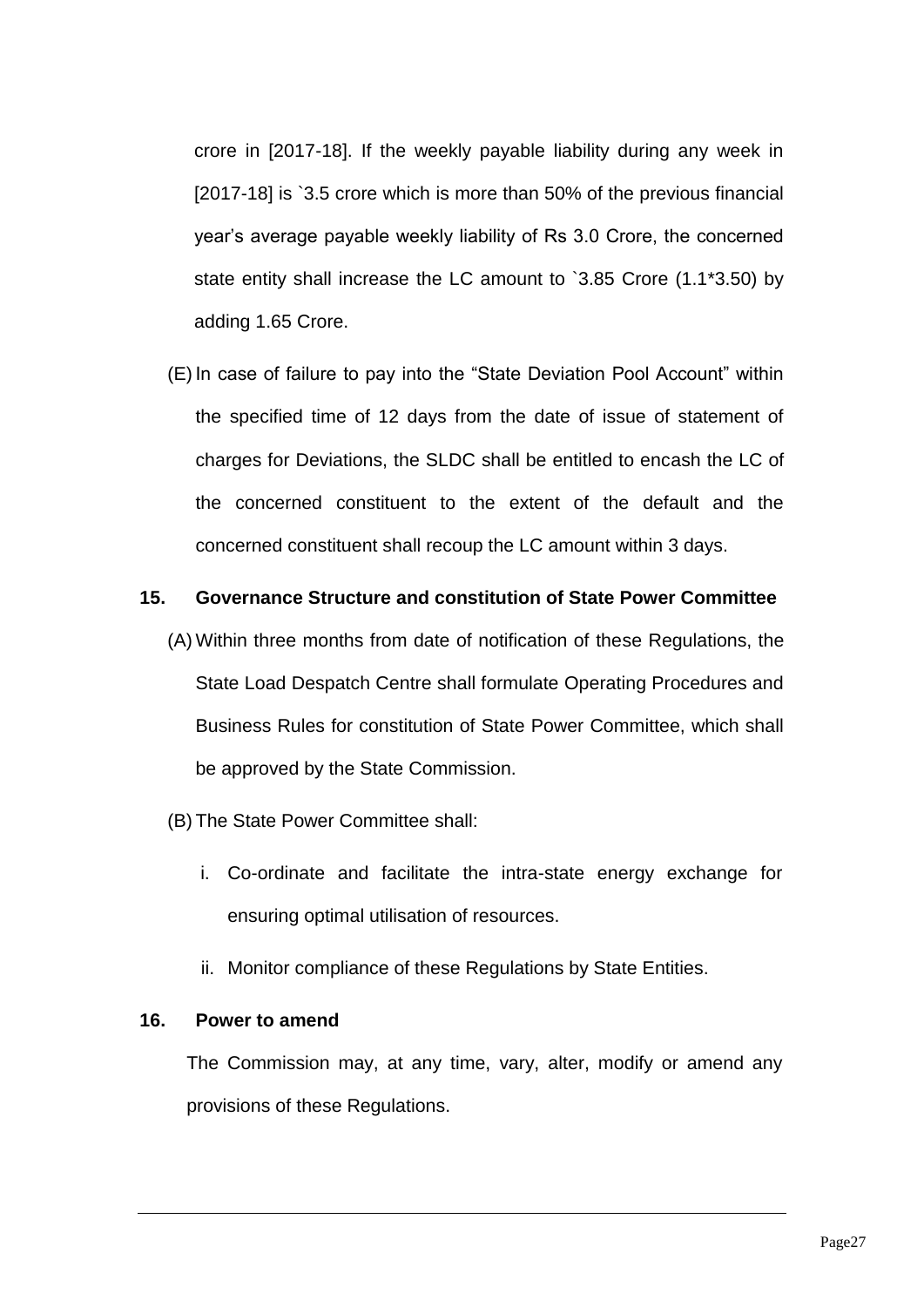## **17. Power to remove difficulties**

If any difficulty arises in giving effect to the provisions of these Regulations, the Commission may, by general or specific order, make such provisions not inconsistent with the provisions of the Act, as may appear to be necessary for removing the difficulty.

## **18. Power to relax**

The Commission may by general or special order, for reasons to be recorded in writing, and after giving an opportunity of hearing to the parties likely to be affected by grant of relaxation, may relax any of the provisions of these Regulations on its own motion or on an application made before it by an interested person.

## **19. Power to issue directions**

If any difficulty arises in giving effect to these Regulations, the Commission may on its own motion or on an application filed by any affected party, issue such directions as may be considered necessary in furtherance of the objective and purpose of these Regulations.

> **Secretary** Tamil Nadu Electricity Regulatory Commission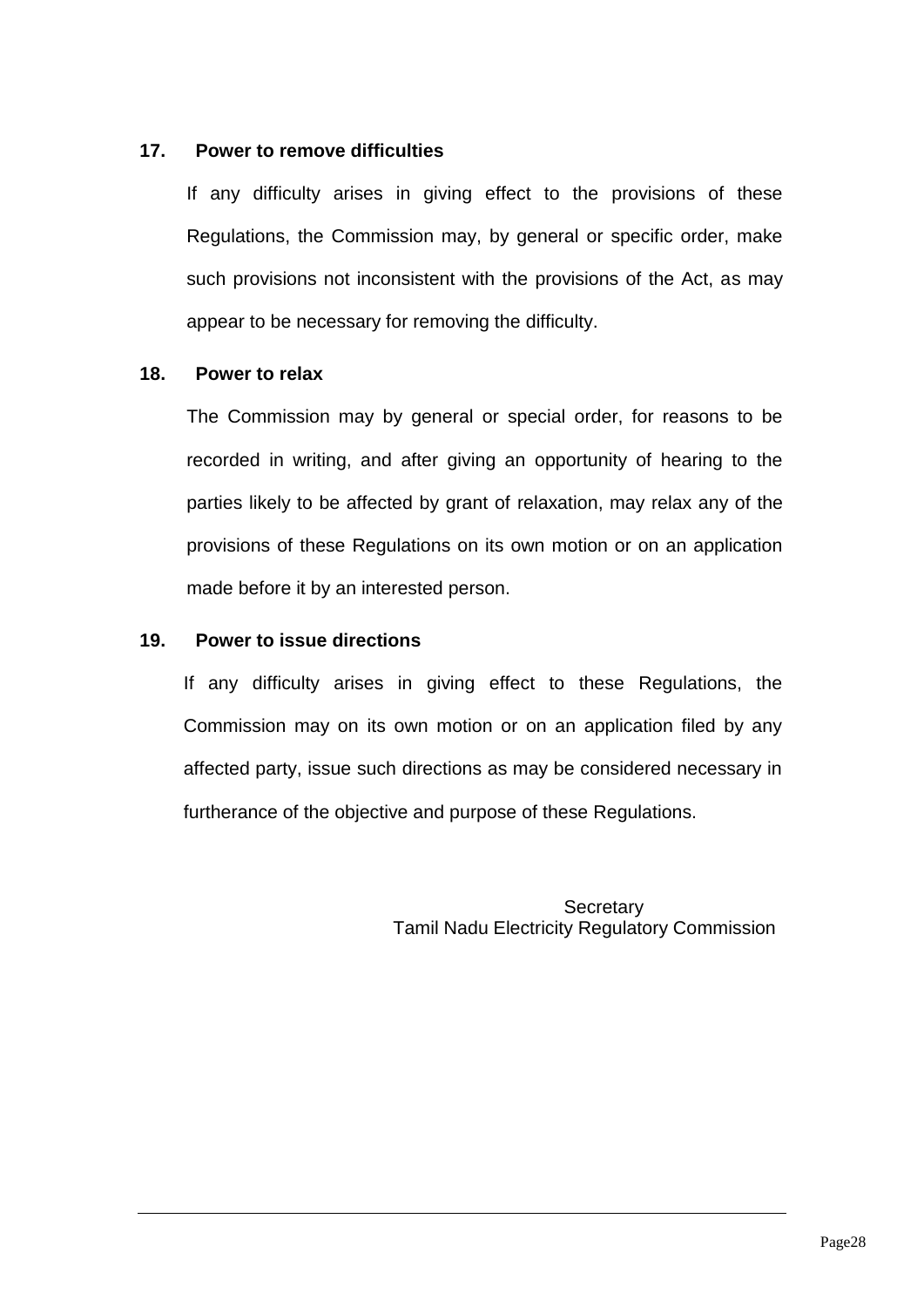## **Annexure-1**

## **1. Deviation charges for sellers, buyers, and other conditions:**

1) As specified in the Regulation 10 (A) of these Regulations, the charges for the Deviations for all the time-blocks shall be payable for over-drawal by the Buyer and under-injection by the Seller and receivable for under-drawal by the Buyer and over-injection by the Seller, which are State Entities, and shall be worked out on the average frequency of a time-block by considering the Price Vector for Deviation Charges as specified in the Central Electricity Regulatory Commission (Deviation Settlement Mechanism and related matters) Regulations, 2014 and its amendments as stipulated in the following table:

| Average frequency of time block (Hz) |                  | <b>Basic Rate of Charges</b><br>for Deviation |
|--------------------------------------|------------------|-----------------------------------------------|
|                                      |                  |                                               |
| <b>Below</b>                         | <b>Not below</b> | (Paise / kWh)                                 |
|                                      | 50.05            | 0.00                                          |
| 50.05                                | 50.04            | 35.60                                         |
| 50.04                                | 50.03            | 71.20                                         |
| 50.03                                | 50.02            | 106.80                                        |
| 50.02                                | 50.01            | 142.40                                        |
| 50.01                                | 50.00            | 178.00                                        |
| 50.00                                | 49.99            | 198.84                                        |
| 49.99                                | 49.98            | 219.68                                        |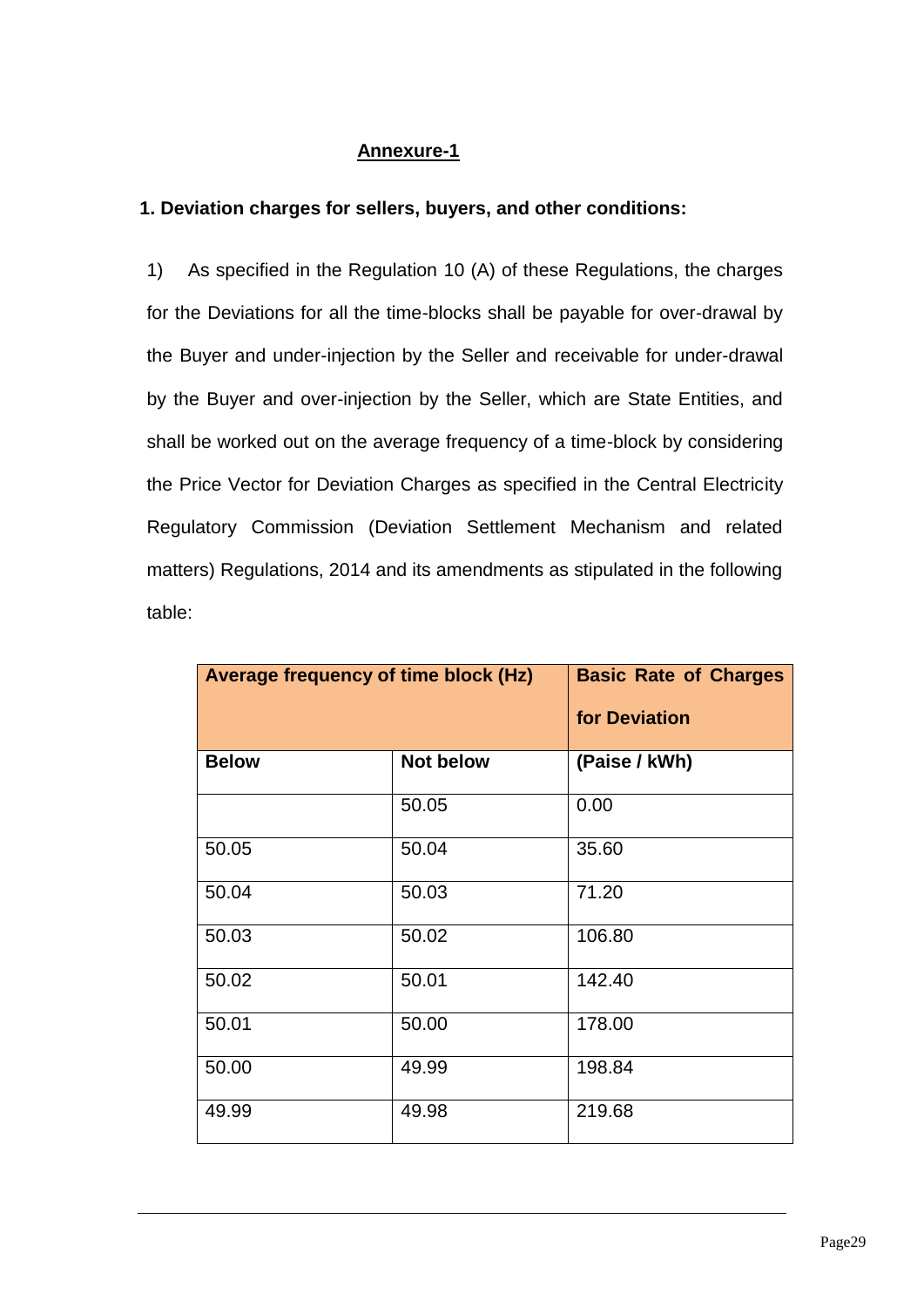| Average frequency of time block (Hz) |                  | <b>Basic Rate of Charges</b> |
|--------------------------------------|------------------|------------------------------|
|                                      |                  | for Deviation                |
| <b>Below</b>                         | <b>Not below</b> | (Paise / kWh)                |
| 49.98                                | 49.97            | 240.52                       |
| 49.97                                | 49.96            | 261.36                       |
| 49.96                                | 49.95            | 282.20                       |
| 49.95                                | 49.94            | 303.04                       |
| 49.94                                | 49.93            | 323.88                       |
| 49.93                                | 49.92            | 344.72                       |
| 49.92                                | 49.91            | 365.56                       |
| 49.91                                | 49.90            | 386.40                       |
| 49.90                                | 49.89            | 407.24                       |
| 49.89                                | 49.88            | 428.08                       |
| 49.88                                | 49.87            | 448.92                       |
| 49.87                                | 49.86            | 469.76                       |
| 49.86                                | 49.85            | 490.60                       |
| 49.85                                | 49.84            | 511.44                       |
| 49.84                                | 49.83            | 532.28                       |
| 49.83                                | 49.82            | 553.12                       |
| 49.82                                | 49.81            | 573.96                       |
| 49.81                                | 49.80            | 594.80                       |
| 49.80                                | 49.79            | 615.64                       |
| 49.79                                | 49.78            | 636.48                       |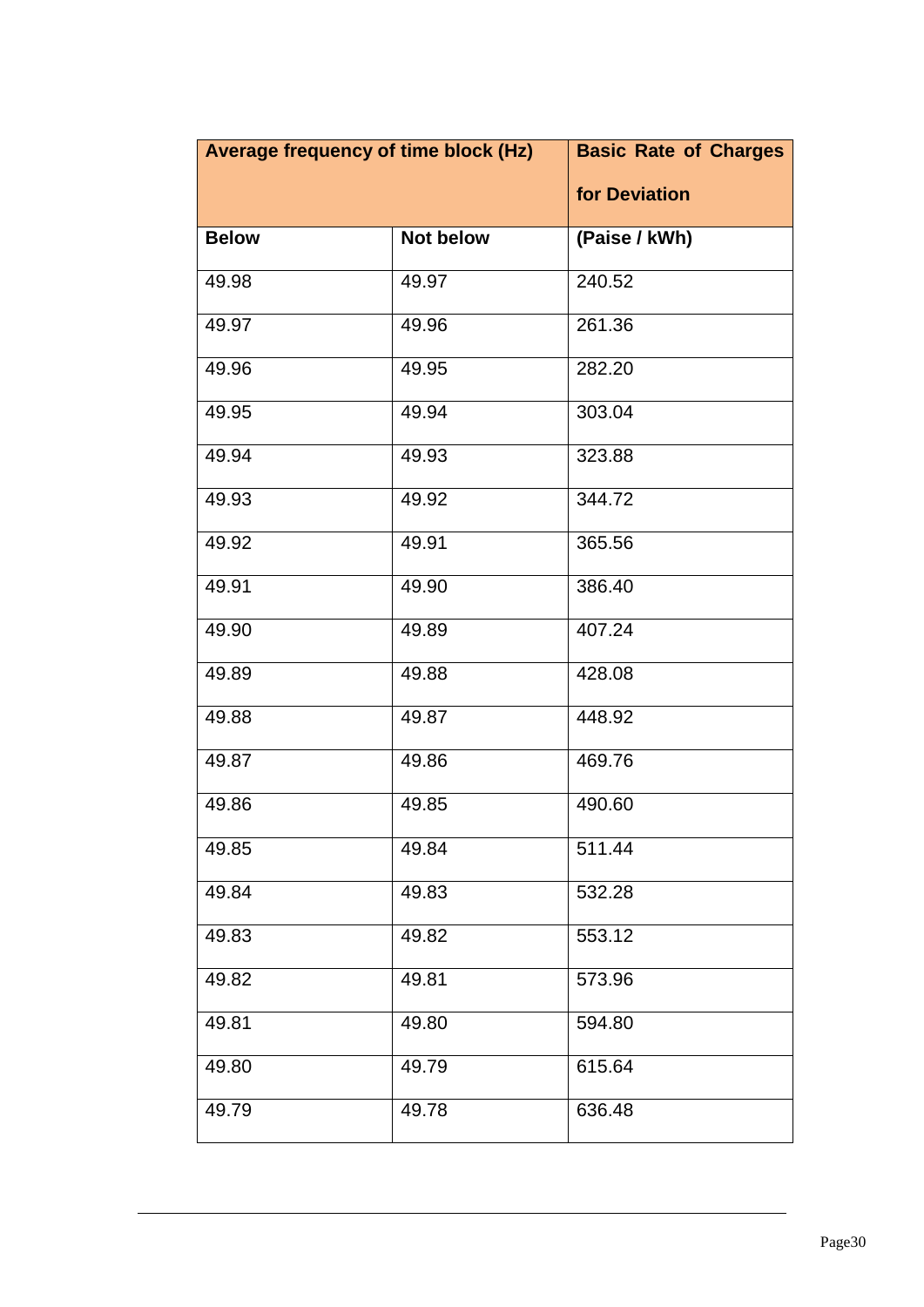| Average frequency of time block (Hz) |                  | <b>Basic Rate of Charges</b> |
|--------------------------------------|------------------|------------------------------|
|                                      |                  | for Deviation                |
| <b>Below</b>                         | <b>Not below</b> | (Paise / kWh)                |
| 49.78                                | 49.77            | 657.32                       |
| 49.77                                | 49.76            | 678.16                       |
| 49.76                                | 49.75            | 699.00                       |
| 49.75                                | 49.74            | 719.84                       |
| 49.74                                | 49.73            | 740.68                       |
| 49.73                                | 49.72            | 761.52                       |
| 49.72                                | 49.71            | 782.36                       |
| 49.71                                | 49.70            | 803.20                       |
| 49.70                                |                  | 824.04                       |

(Charges for deviation for each 0.01 Hz step is equivalent to 35.60 Paise/kwh in the frequency range of 50.05 to 50.00 Hz, and 20.84 Paise/kWh in frequency range 'below 50 Hz to 'below 49.70 Hz')

### **2. Deviation Charges applicable for Inter-State open access transactions of State Entities:**

1) The charges for deviations on account of under injection by seller and overdrawal by buyer for inter state open access transactions shall be levied as per regulation 10 and 11 at 105% and 125% of the rates specified in the table above respectively when these charges are payable by the state entities. These charges shall be applicable upto 15% of the schedule in a time block. The additional charges of deviation for overdrawal/underinjection in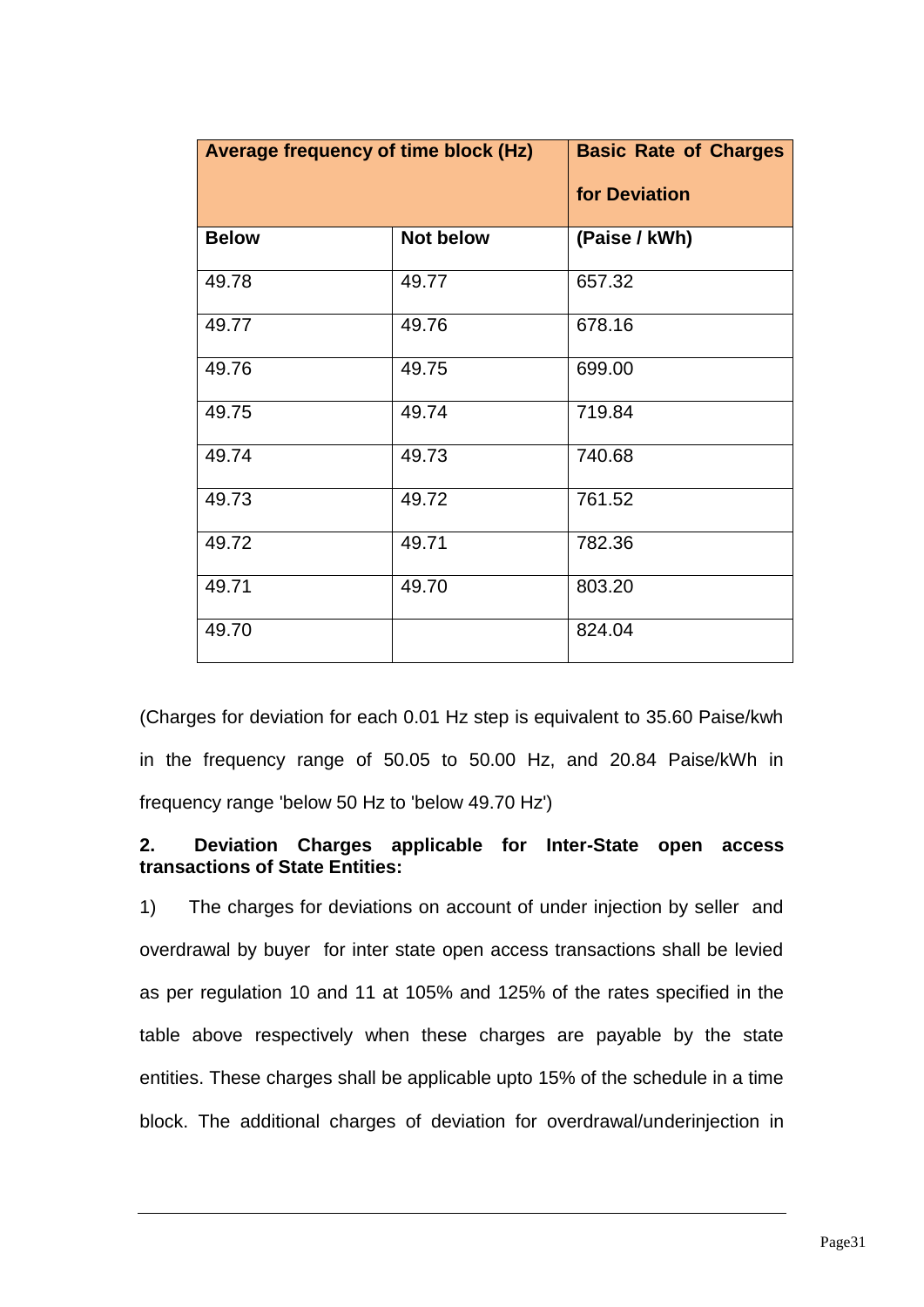excess of 15% of schedule shall be at per cent of the rates specified in the table above and in Annexure II.

2) Charges for deviations and additional charges for deviation for generating stations regulated by Commission using coal or lignite or gas supplied under Administered Price Mechanism (APM) as fuel shall be levied in accordance to regulation 10 and 11 of these regulations.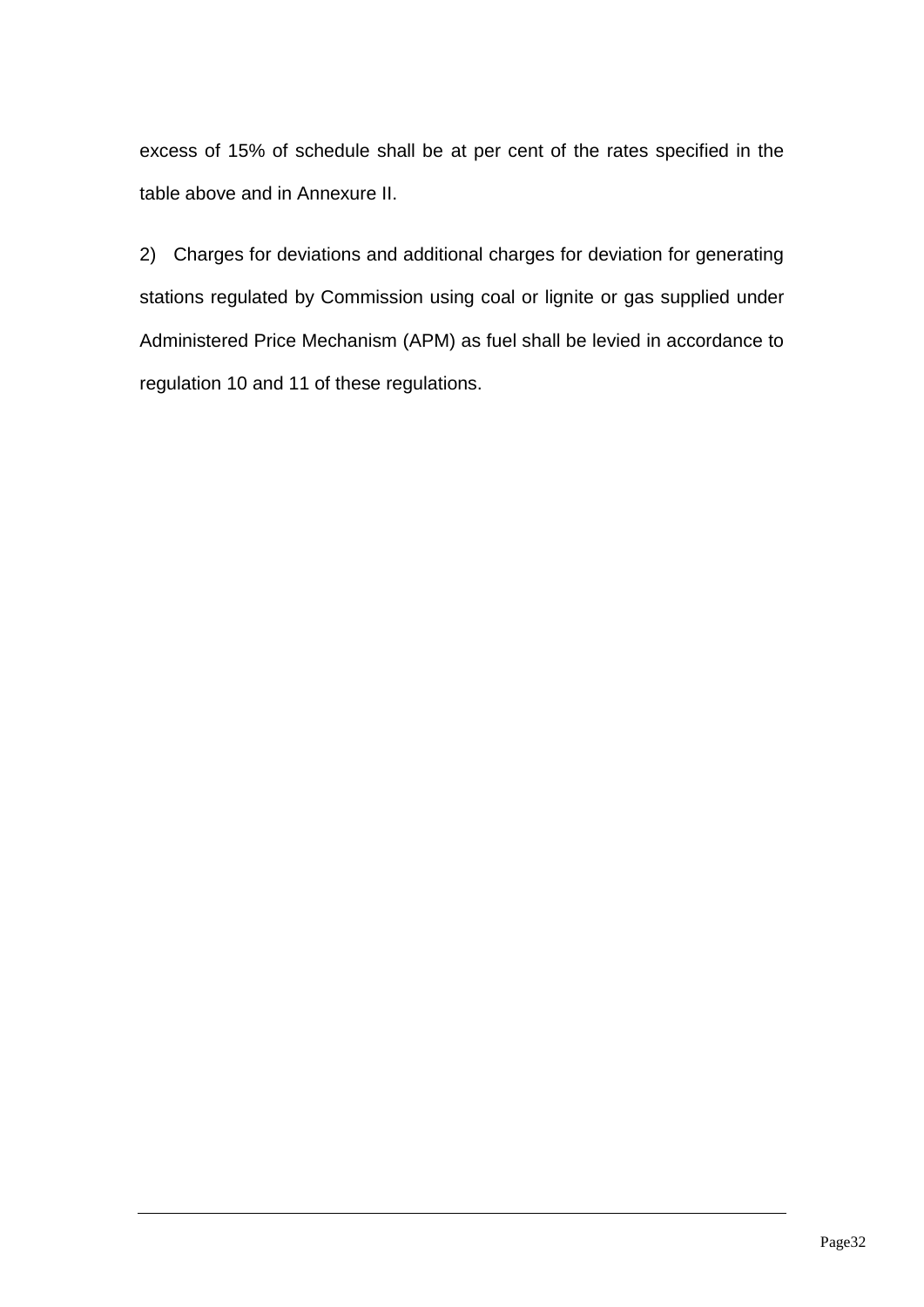# **Annexure II: Additional Deviation Charges**

# **TABLE – I: Additional Deviation Charge (for Seller/Buyer)**

|                | (A) When 12% of the Schedule is less than or equal to [100] MW                                                       |                                                                                                                                                                            |  |
|----------------|----------------------------------------------------------------------------------------------------------------------|----------------------------------------------------------------------------------------------------------------------------------------------------------------------------|--|
| $\mathbf 1$    | For over-drawal of electricity by any<br>Buyer in excess of 12% and upto 15%<br>of the schedule in a time block      | Equivalent to 20%<br>of<br>Charge<br>for<br>Deviation corresponding to average grid<br>Frequency of the time-block                                                         |  |
| $\overline{2}$ | For over-drawal of electricity by any<br>Buyer in excess of 15% and upto 20%<br>of the schedule in a time block      | Equivalent to 40%<br>of<br>Charge<br>for<br>Deviation corresponding to average grid<br>Frequency of the time-block                                                         |  |
| 3              | For over-drawal of electricity by any<br>Buyer in excess of 20% of the schedule<br>in a time block                   | Equivalent to 100% of Charge<br>for<br>Deviation corresponding to average grid<br>Frequency of the time-block                                                              |  |
| 4              | For under-injection of electricity by any<br>Seller in excess of 12% and upto 15%<br>of the schedule in a time block | Equivalent to 20% of Charge<br>for<br>Deviation corresponding to average grid<br>Frequency of the time-block                                                               |  |
| 5              | For under-injection of electricity by any<br>Seller in excess of 15% and upto 20%<br>of the schedule in a time block | Equivalent to 40% of Charge<br>for<br>Deviation corresponding to average grid<br>Frequency of the time-block                                                               |  |
| 6              | For under-injection of electricity by any<br>Seller in excess of 20% of the schedule<br>in a time block              | Equivalent to 100% of Charge<br>for<br>Deviation corresponding to average grid<br>Frequency of the time-block                                                              |  |
|                | (B) When 12% of the Schedule is more than [100] MW                                                                   |                                                                                                                                                                            |  |
| 1              | <b>Buyer</b><br>MW in a time block                                                                                   | For over-drawal of electricity by any Equivalent to 20% of Charge for Deviation<br>above X MW and upto X+[10] corresponding to average grid Frequency<br>of the time-block |  |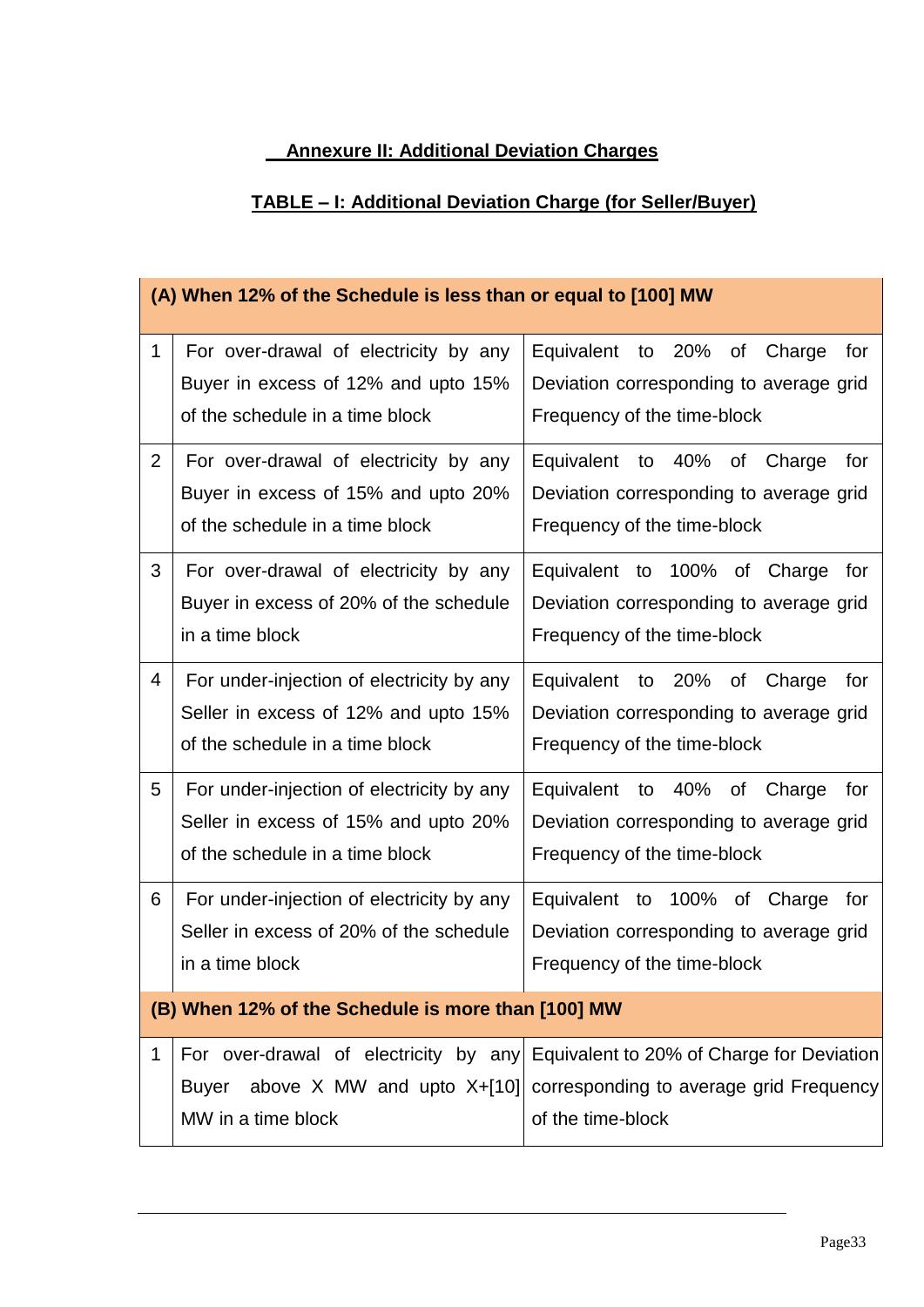| 2 |                                           | For over-drawal of electricity by any Equivalent to 40% of Charge for Deviation     |
|---|-------------------------------------------|-------------------------------------------------------------------------------------|
|   |                                           | Buyer above X+[10] MW and upto X + corresponding to average grid Frequency          |
|   | [20] MW in a time block                   | of the time-block                                                                   |
| 3 | For over-drawal of electricity by any     | Equivalent to 100% of Charge<br>for                                                 |
|   | Buyer above $X + 20$ MW in a time block   | Deviation corresponding to average grid                                             |
|   |                                           | Frequency of the time-block                                                         |
| 4 |                                           | For under-injection of electricity by any Equivalent to 20% of Charge for Deviation |
|   |                                           | Seller above 100 MW and upto 110 MW corresponding to average grid Frequency         |
|   | in a time block                           | of the time-block                                                                   |
| 5 | For under-injection of electricity by any | Equivalent to 40% of Charge for Deviation                                           |
|   | Seller above 110 MW and upto 120 MW       | corresponding to average grid Frequency                                             |
|   | in a time block                           | of the time-block                                                                   |
| 6 | For under-injection of electricity by any | Equivalent to 100%<br>of<br>Charge<br>for                                           |
|   | Seller is above 120 MW in a time block    | Deviation corresponding to average grid                                             |
|   |                                           | Frequency of the time-block                                                         |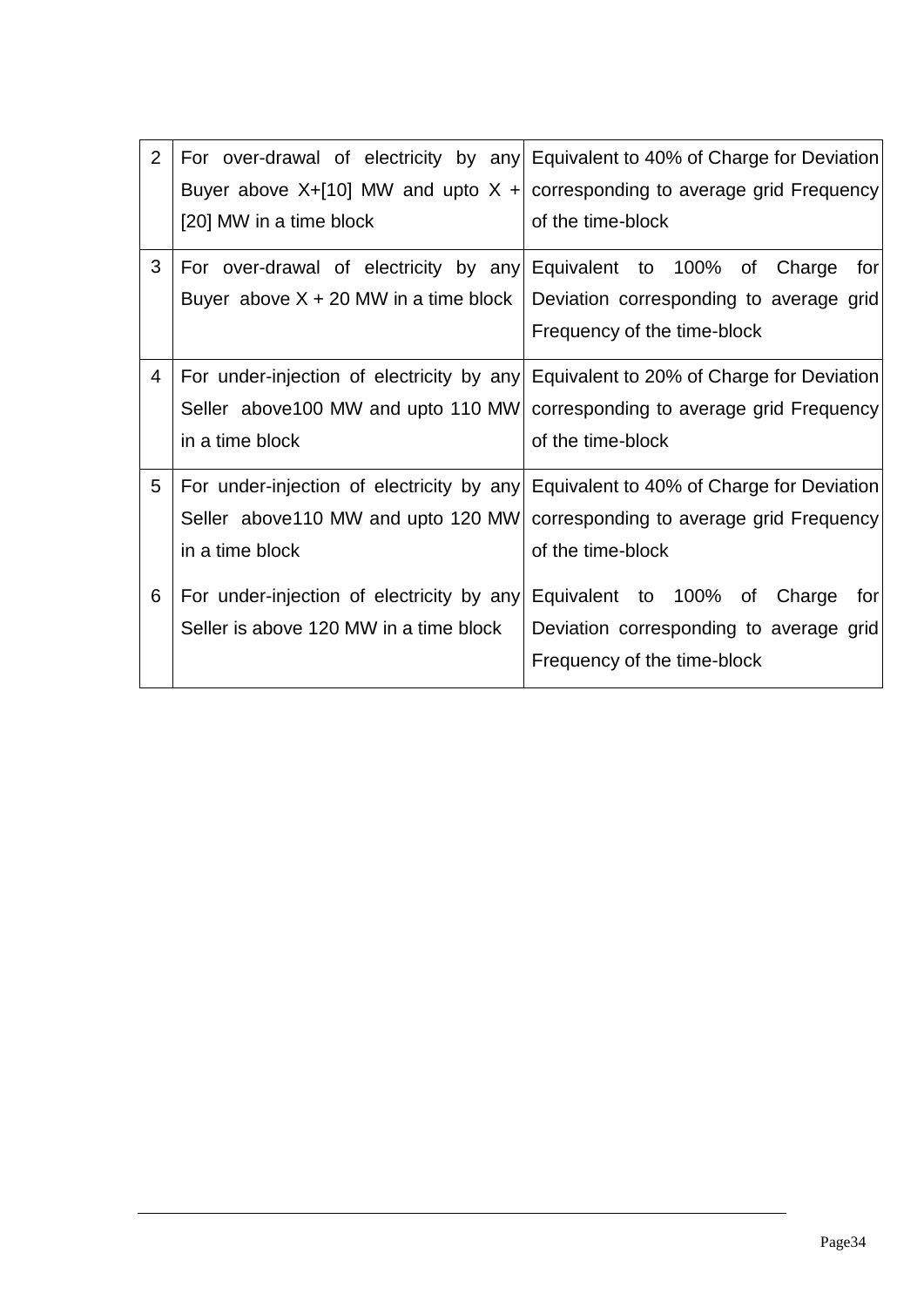## **TABLE – II: Additional Deviation Charge for Under-injection by**

# **Generating Stations regulated by the Commission using coal or lignite**

## **or gas supplied under Administered Price Mechanism (APM)**

|                | (A) When 12% of the Schedule is less than or equal to [100] MW |                                                                                |  |
|----------------|----------------------------------------------------------------|--------------------------------------------------------------------------------|--|
| $\mathbf{1}$   | For under-injection of electricity by Equivalent to 20%        | of Cap<br>Rate<br>for                                                          |  |
|                |                                                                | any Seller in excess of 12% and Deviations of [303.04] Paise/kWh or charge     |  |
|                |                                                                | upto 15% of the schedule in a time for Deviation corresponding to average grid |  |
|                | block                                                          | Frequency of the time-block, whichever is                                      |  |
|                |                                                                | less.                                                                          |  |
| $\overline{2}$ | For under-injection of electricity by Equivalent to 40%        | of Cap<br>Rate<br>for                                                          |  |
|                |                                                                | any Seller in excess of 15% and Deviations of [303.04] Paise/kWh or charge     |  |
|                |                                                                | upto 20% of the schedule in a time for Deviation corresponding to average grid |  |
|                | block                                                          | Frequency of the time-block, whichever is                                      |  |
|                |                                                                | less.                                                                          |  |
| 3              |                                                                | For under-injection of electricity by Equivalent to 100% of Cap Rate<br>for    |  |
|                |                                                                | any Seller in excess of 20% of the Deviations of [303.04] Paise/kWh or charge  |  |
|                | schedule in a time block                                       | for Deviation corresponding to average grid                                    |  |
|                |                                                                | Frequency of the time-block, whichever is                                      |  |
|                |                                                                | less.                                                                          |  |
|                |                                                                |                                                                                |  |
|                |                                                                |                                                                                |  |
|                |                                                                |                                                                                |  |
|                |                                                                |                                                                                |  |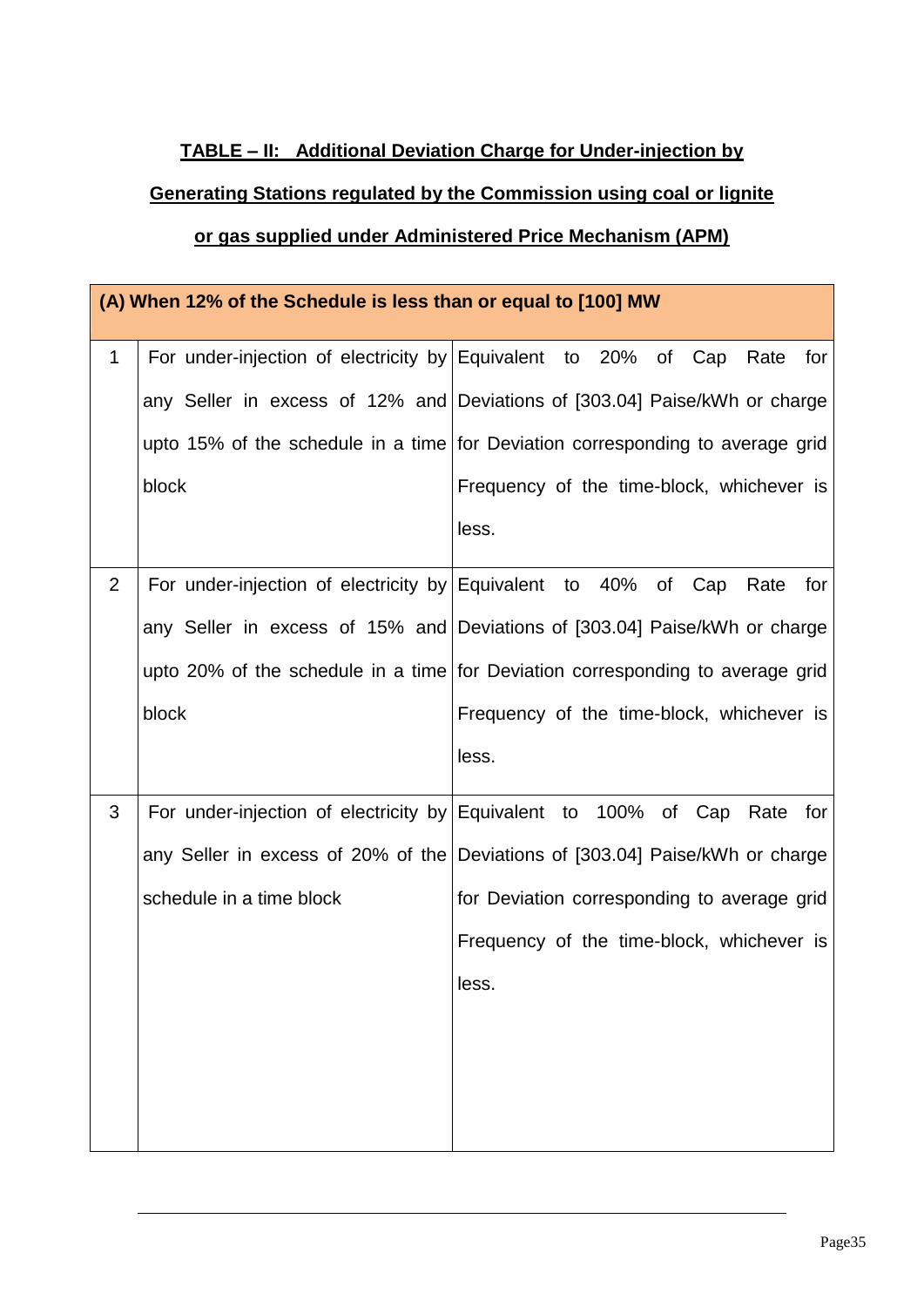|                | (B) When 12% of the Schedule is more than [100] MW      |                                                                             |  |
|----------------|---------------------------------------------------------|-----------------------------------------------------------------------------|--|
| 1              | For under-injection of electricity by Equivalent to 20% | of Cap<br>Rate<br>for                                                       |  |
|                | above 100 MW and<br>any Seller                          | Deviations of [303.04] Paise/kWh or charge                                  |  |
|                | upto 110 MW in a time block                             | for Deviation corresponding to average grid                                 |  |
|                |                                                         | Frequency of the time-block, whichever is                                   |  |
|                |                                                         | less.                                                                       |  |
| $\overline{2}$ | For under-injection of electricity by                   | Equivalent<br>to 40%<br>of<br>Cap<br>Rate<br>for                            |  |
|                | any Seller above 110 MW and                             | Deviations of [303.04] Paise/kWh or charge                                  |  |
|                | upto 120 MW in a time block                             | for Deviation corresponding to average grid                                 |  |
|                |                                                         | Frequency of the time-block, whichever is                                   |  |
|                |                                                         | less.                                                                       |  |
| 3              |                                                         | For under-injection of electricity by Equivalent to 100% of Cap Rate<br>for |  |
|                | any Seller                                              | above 120 MW in a Deviations of [303.04] Paise/kWh or charge                |  |
|                | time block                                              | for Deviation corresponding to average grid                                 |  |
|                |                                                         | Frequency of the time-block, whichever is                                   |  |
|                |                                                         | less.                                                                       |  |
|                |                                                         |                                                                             |  |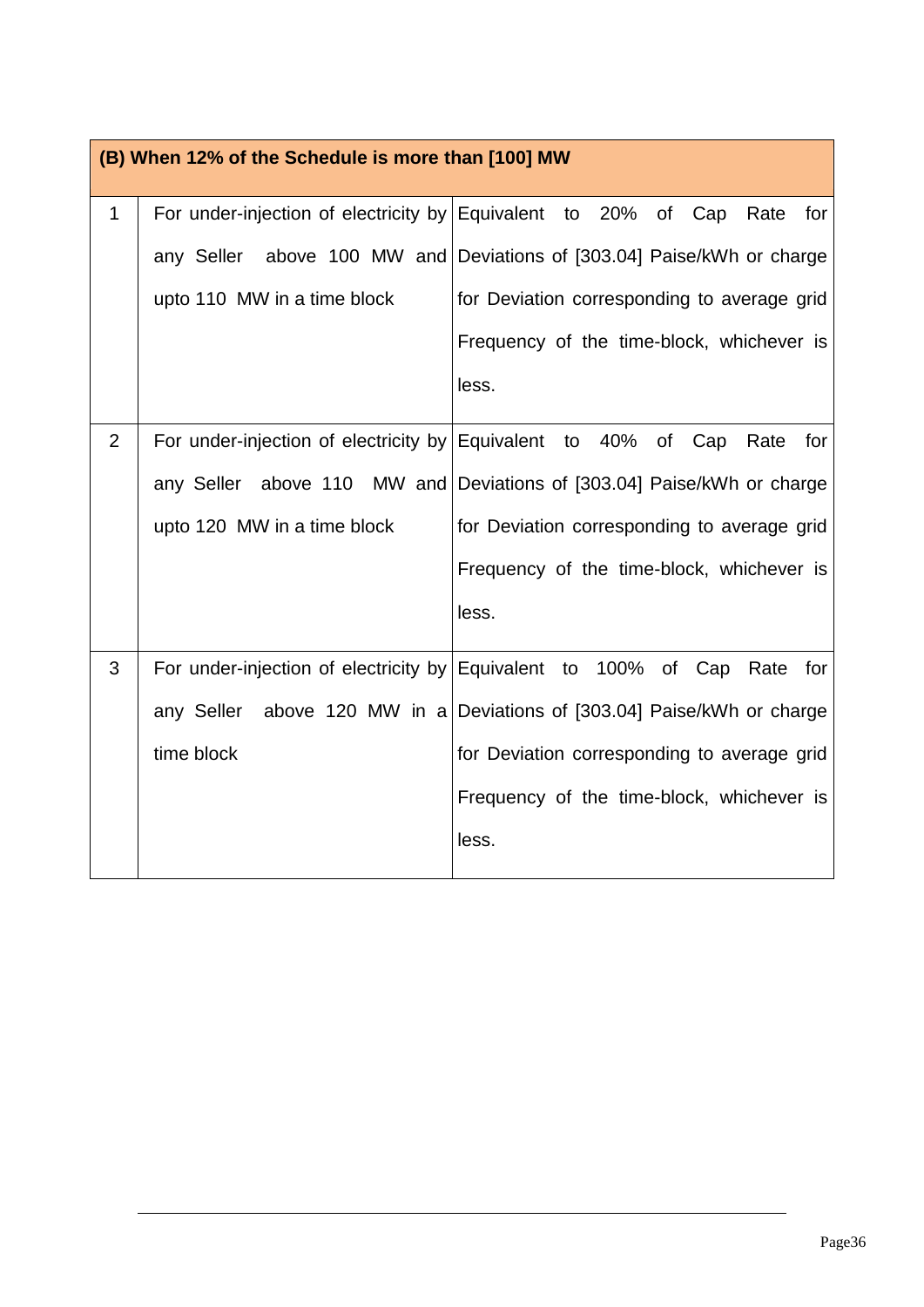## **TAMIL NADU ELECTRICITY REGULATORY COMMISSION**

Tamil Nadu Electricity Regulatory Commission (Deviation Settlement Mechanism and related matters) Regulations,2017

## **EXPLANATORY STATEMENT**

- **1**. Section 32 of the Electricity Act 2003 mandate that the State Load Despatch Centre shall schedule in accordance with the contracts, keep account of electricity transmitted through the transmission grid and be responsible for carrying out real time operations for grid control and despatch of electricity within the State through secure and economic operation of the State grid. For secure and economic operation of the State Grid, a reliable settlement mechanism for intra day power transfers is required as envisaged in the National Electricity Policy and Tariff Policy issued by the Government of India.
- **2.** To accomplish the mandate in section 32 of the Act, requires the Commission to put in place a regulatory framework to ensure safe, secure and stable operation of the grid. This is envisaged through implementation of a Deviation Settlement Mechanism that requires entities deviating from scheduled energy transactions to pay charges for the deviation.
- **3.** Commercial impact of deviations from schedule are a cause of major concern. It is essential that an Availability Based Tariff framework as mandated in the National Electricity Policy and Tariff Policy, as well as the Deviation Settlement Mechanism (DSM), to clearly account for generation and drawl in respect of all grid connected entities is put in place.
- **4.** The Forum of Regulators constituted a Technical Committee to evolve a roadmap for implementation of Availability Based Tariff and Deviation Settlement Mechanism at the state level. The technical committee after extensive discussions with the State, Regional, and National Load Despatch Centres and experiences at the State and inter State level